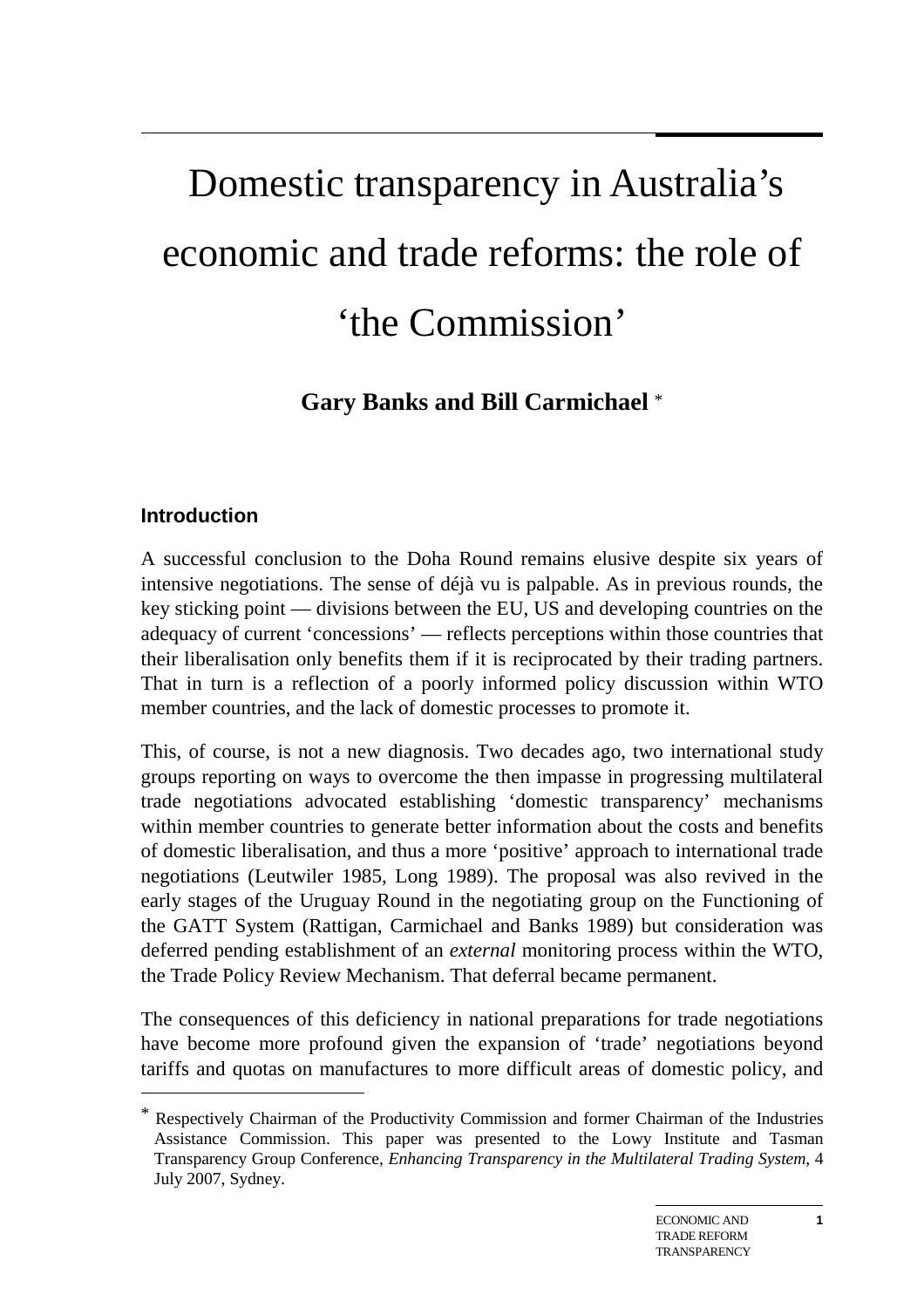$\overline{a}$ by the expansion in membership of the WTO. These days, negotiations encompass agriculture, services and 'behind-the-border' issues such as foreign investment, competition law, product standards, intellectual property, governance and other matters which are widely seen as belonging to domestic policy. The complexities of this broadened trade agenda, the fact that it has more to do with domestic than international policy matters, and the lack of mechanisms to examine the consequences of policy change, have compounded the difficulties of achieving liberalisation in international settings.

The broadened international agenda has heightened the need for more transparent domestic policy-making processes. Australia's experience in this area, reflecting in part our traditional lack of negotiating scope in the GATT as an agricultural exporter, has attracted renewed international attention. The latest WTO Trade Policy Review of Australia makes the following observation:

The high degree of transparency in the formulation and evaluation of Australia's economic policies in relation to their rationale, nature, and economic effects, enhances government accountability and public debate over the merits of these policies. Hence, transparency has contributed greatly to the continued process of reform, which began in the 1980s, and in which trade liberalization, much of it unilateral, has played an integral part. (WTO 2007, p. vii)

The TPRM report emphasised that the transparency function had become institutionalised in Australia, notably through the role of the Productivity Commission (and its predecessor organisations) as an independent review and advisory body on microeconomic policy and regulation.1

While other countries have organisations within the public or private sectors which do research or provide advice on trade and related policies, Australia appears to be unique in having fashioned an independent institution within government to pursue this on an ongoing basis, using public processes and an explicit national interest perspective. Even within the Australian tradition of extensive use by governments of public inquiries to investigate all manner of public policy issues (Prasser 2006), the Commission's standing transparency function is distinctive.

Although formed in 1998, the Productivity Commission's institutional roots go much deeper. It is the direct descendent of the Industry Commission (1990-1998) and, before that, the Industries Assistance Commission (1974-1990). In turn, that body was created from the Tariff Board, which was founded in 1921.

 $\overline{a}$ 

<sup>1</sup> Growing interest in the Commission is also evident as part of a wider push within a number of countries to enhance their own capacity for policy formulation and economic decision making. A recent focus for this has been 'institution building' within Asian members of APEC, but interest extends as far afield as Chile, Botswana, Kazakhstan and even France.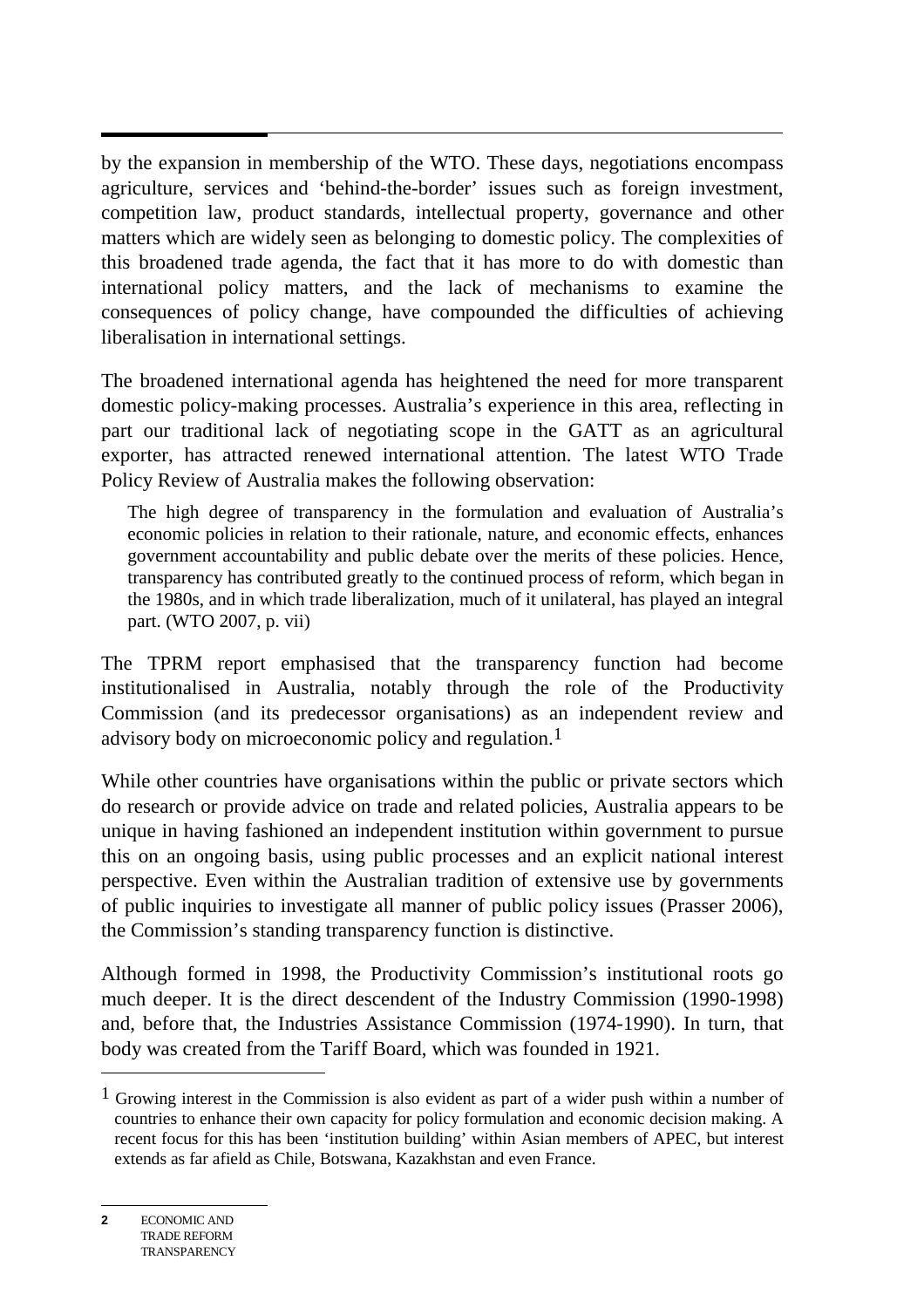$\overline{a}$ The purpose in this paper is to distil those aspects of the Australian experience likely to be of interest to an international audience. To this end, the paper focuses primarily on four issues:

- why 'the Commission' was established in 1974 to replace the Tariff Board;
- continuity and change in how this institution has operated through its three forms;
- the nature of its contribution to policy decision-making and debate over the years; and
- insights that are likely to remain of relevance to Australia in future, as well as to those exploring the scope for institutional innovation and greater transparency in policy formulation within their own countries.

## **The Tariff Board: forging a beginning**

Paradoxically, the institution most identified in Australia with the extensive trade liberalisation and other microeconomic reforms of the past few decades had its origins in the Tariff Board, which served in an essentially protectionist role until near the end of its life. The relevance of this background is twofold:

- the features of the Board that made transparent the costs of protection were carried forward in subsequent institutional transformations and proved important to their survival and success; and
- it has relevance to other countries in demonstrating that transparency institutions could be fashioned from existing bodies.

Protection from imports was a heated policy issue before and after the federation of Australian colonies in 1901. The Australian Parliament established a Tariff Board in 1921 as an experiment in deflecting intense lobbying from protectionist manufacturing groups and counter-pressures from free traders (Rattigan 1986, pp. 2–3). Initially established for only two years, the Board's (protectionist) advice in that period proved sufficiently acceptable to the Government that, in 1924, it was made a permanent inquiry and advisory body on tariff making. Those amendments also included a requirement for the Board to hold public hearings. The Board's existence was further entrenched as a result of the 1932 trade treaty between Australia and the United Kingdom where, in exchange for preferential entry to the UK market, proposed changes in duties on imports had to be referred to the Board for advice before the Australian Government could take any action.

Tariffs were not the major instrument of Australian manufacturing protection between the 1930s and the early 1960s, but they became so once wartime controls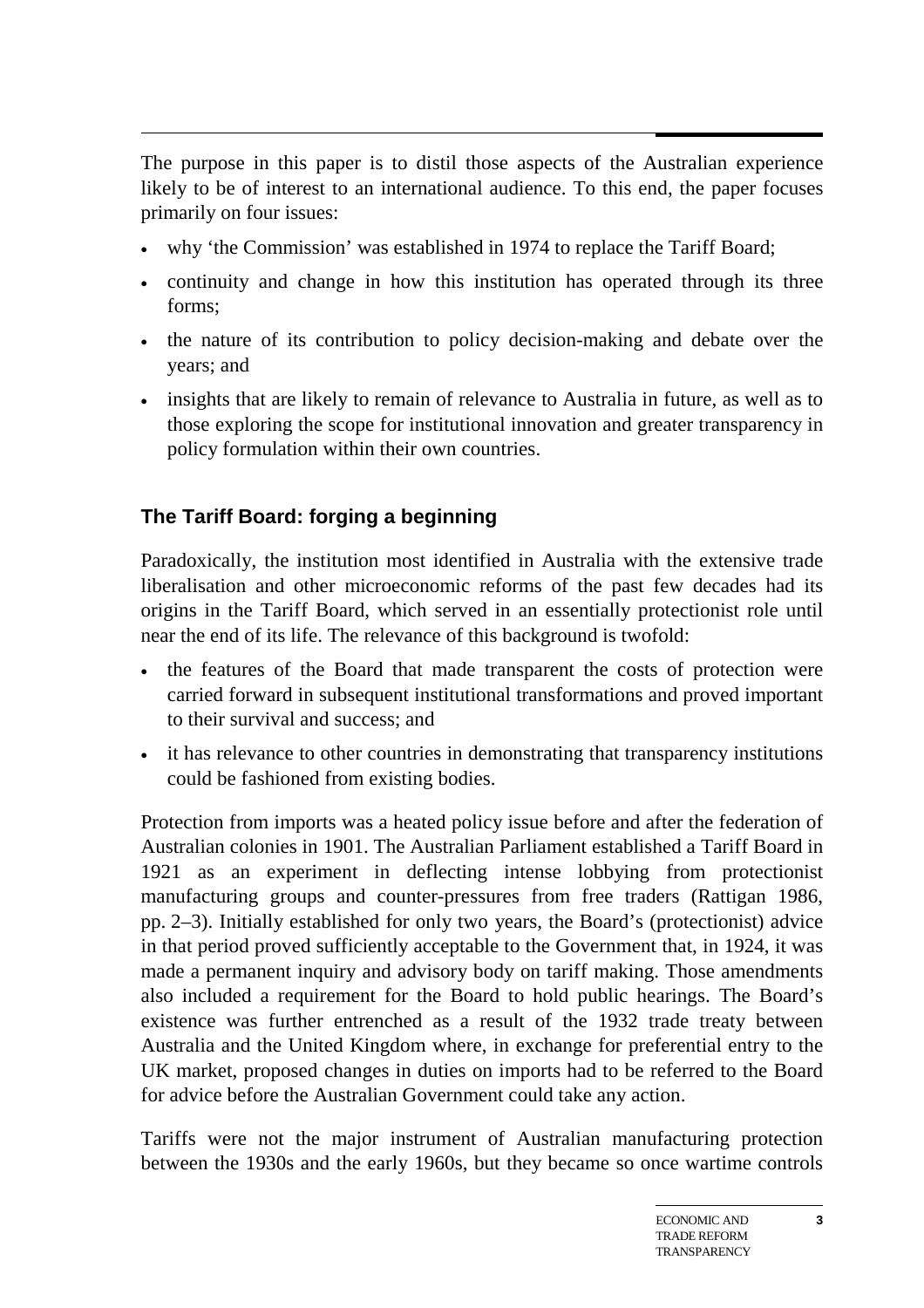and the quantitative import restrictions of the 1950s were removed and import competition intensified.

The main features of the policy environment in which the Tariff Board operated were:

- various areas within the bureaucracy providing segmented advice on industry policy consistent with their being responsible for particular parts of the economy, and in circumstances where they were often driven by the information provided by and/or the interests of their 'clients';
- a work program determined by government, but dominated by requests from local manufacturers for increased protection on specific products;
- the absence of integrated official data systems necessary for economy-wide policy analysis;
- the absence of a coherent set of national policy goals to guide advice on protection and industry development, and uncertainty as to how the existing statutory guidance to the Board to promote 'economic and efficient' industry should be interpreted; and
- from 1960, the existence of a separate advisory body (the Special Advisory Authority) for granting 'temporary' assistance that was used continually by some sections of industry to circumvent any long-term cuts in their tariffs.<sup>2</sup>

An institutional design scorecard for the Tariff Board would contain a number of positives — chiefly in terms of process — but also some significant negatives, including a lack of information about the wider economic consequences of following its advice (Box 1).

In the mid-1960s, under the combined influence of a new Chairman (Alf Rattigan), a separate high profile public inquiry into Australia's economic policies (the Vernon Committee) and developments in protection analysis fostered by Australian academics (notably Prof. Max Corden), the Board began to question the effects on the wider economy of its longstanding, needs-based approach to tariff advice. In the face of considerable resistance from the then Government, the Board increased its analytical capacity, began estimating and making transparent its measures of the relative protection levels accorded different industries (using the relatively new concept of the 'effective rate' of assistance) and published a tariff review program focusing on broad groups of manufacturing industries (rather than narrow product lines) commencing with those most highly assisted.

 $\overline{a}$ 

<sup>&</sup>lt;sup>2</sup> These characteristics of the policy environment and their consequences are discussed by Carmichael (2005, pp. 20–4).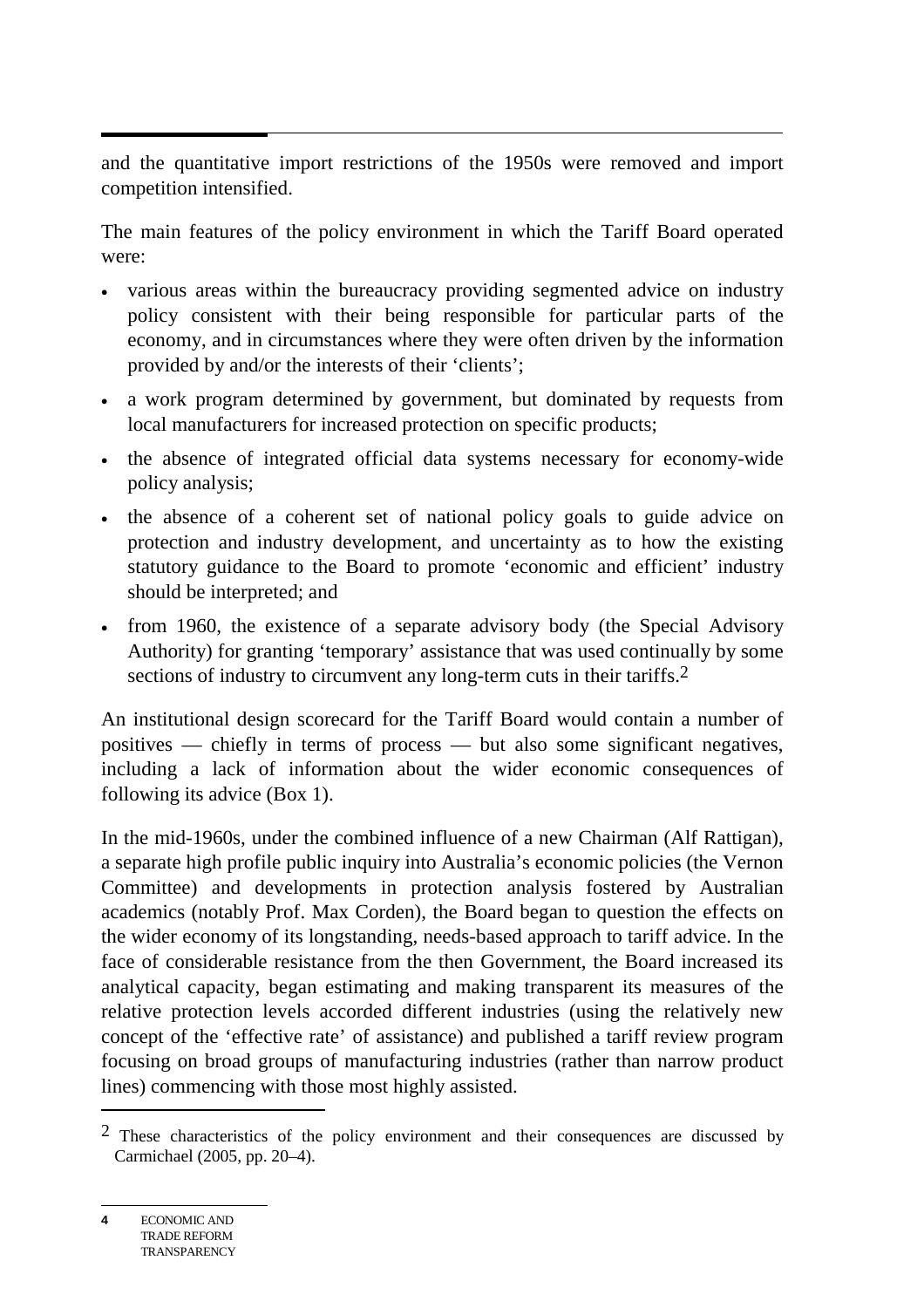## Box 1 **The Tariff Board: a policy transparency scorecard**  *Positives*

- a standing (rather than ad hoc) advisory body on manufacturing tariffs
- independent from executive government, the bureaucracy and industry
- public inquiries and reporting
- mandatory referral before government could change tariffs

## *Negatives*

- vague statutory guidance on policy objectives
- no capacity to consider the wider economic consequences of its recommendations
- narrowness of references, reactive to industry pleading
- circumvention via a 'temporary' assistance mechanism
- lack of control over its resources (for most of its life)

These were times of considerable tension between sections of the Government and the Board, as it pushed the existing boundaries of its remit. The Board's activities threatened the Government's ability to appease opposing pressure groups in its key industrial and agricultural constituencies. It did this by revealing their true (relative) levels of assistance and by exposing the fallacy of governments being able to deliver the protection 'all round' that had been promised for import-competing and export industries alike.

As a result of the Board's use of transparent criteria against which to assess claims for assistance, and concern for the wider economic impacts of its recommendations, its advice gained greater respect and authority.

## **Creation of the IAC: a new blueprint**

The election of a new government in December 1972 brought decisive changes to the Tariff Board and to Australian tariff policy. The newly elected Prime Minister, Gough Whitlam, had the (then) radical notion that the fiscal requirements of the new Government's ambitious social programs depended on an efficient and productive economy. Whitlam sought advice from Sir John Crawford, an eminent former senior public servant, on the establishment of an institution with a wider remit than the Tariff Board and a clearer focus on national economic performance.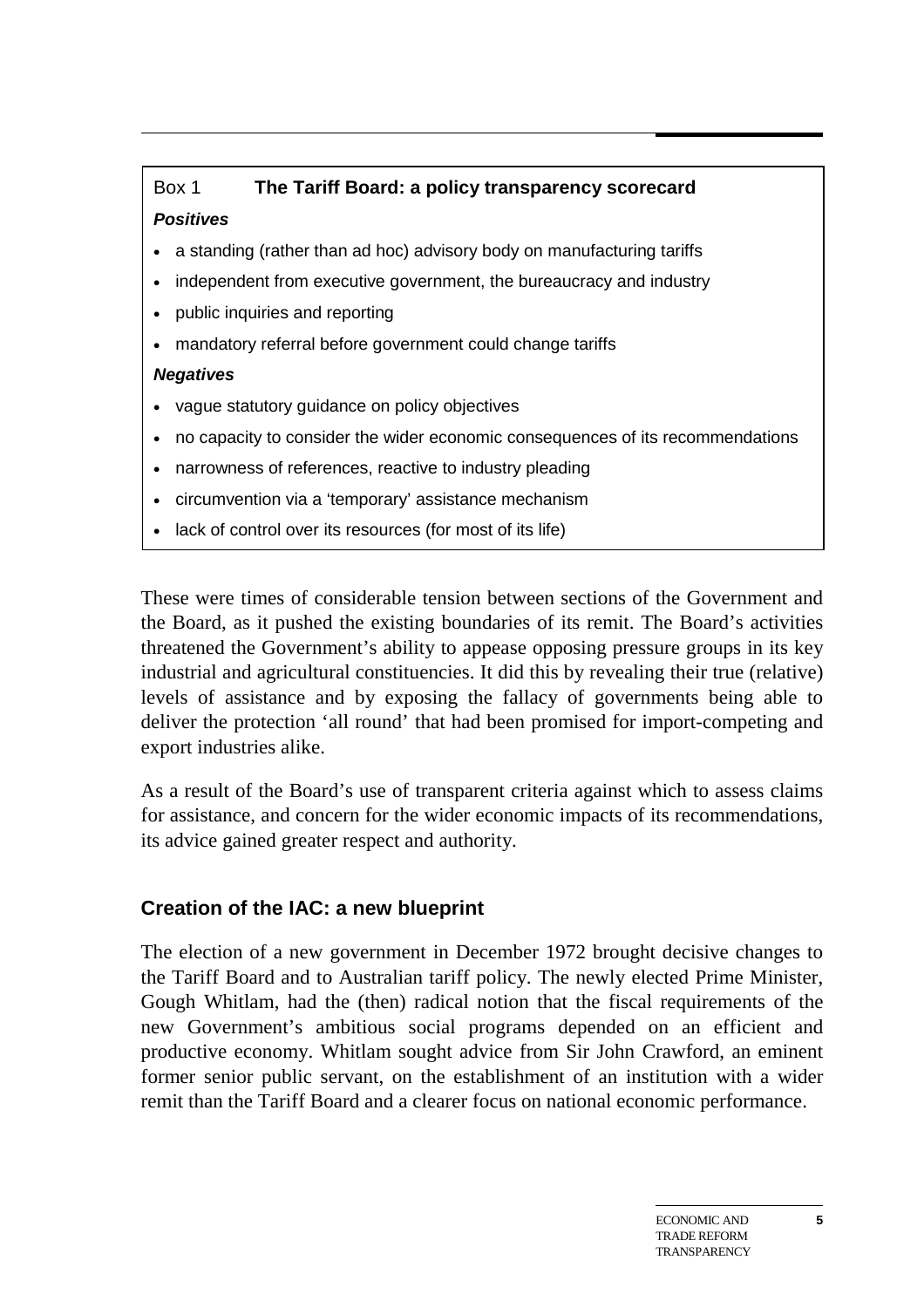$\overline{a}$ In his report, Crawford identified three main reasons for establishing such a body:

- it could assist the Government to develop coordinated policies for improving resource allocation;
- given its independence, it could provide disinterested advice in contentious areas of public policy; and
- it could facilitate public scrutiny of those policies by means of transparent inquiry processes and public reports to Parliament. (Crawford 1973)

Crawford's proposals (Box 2) were accepted by the Whitlam Government. They formed the basis for a new statute followed by the commencement of Industries Assistance Commission operations in January 1974.

#### Box 2 **Crawford's proposal for 'a commission to advise on assistance to industries'**

#### *Guidelines for the Commission*

• a broad framework consistent with the Government's long-term national economic and social policy goals

#### *Functions*

- advisory only, with no executive or administrative responsibilities
- advice on all forms of assistance to all industries, including mining and services
- power to initiate its own inquiries
- report periodically, in its annual reports, on assistance afforded to all industries, industries' performance and the general effects of industry assistance policies on the economy
- mandatory referral to the commission before government action to grant temporary assistance or to grant or change duties, subsidies, bounties etc. where assistance exceeded 12 months

#### *Membership*

• Commissioners appointed on the basis of competence, not on their capacity to represent particular interest groups

#### *Procedures*

- all communications of importance between the Commission and the Government should be made public
- Commission not be restricted to using information and comment gathered through its public inquiry process
- wherever possible, reliance on official statistical collections when collecting and analysing information for inquiries

Source: Crawford (1973)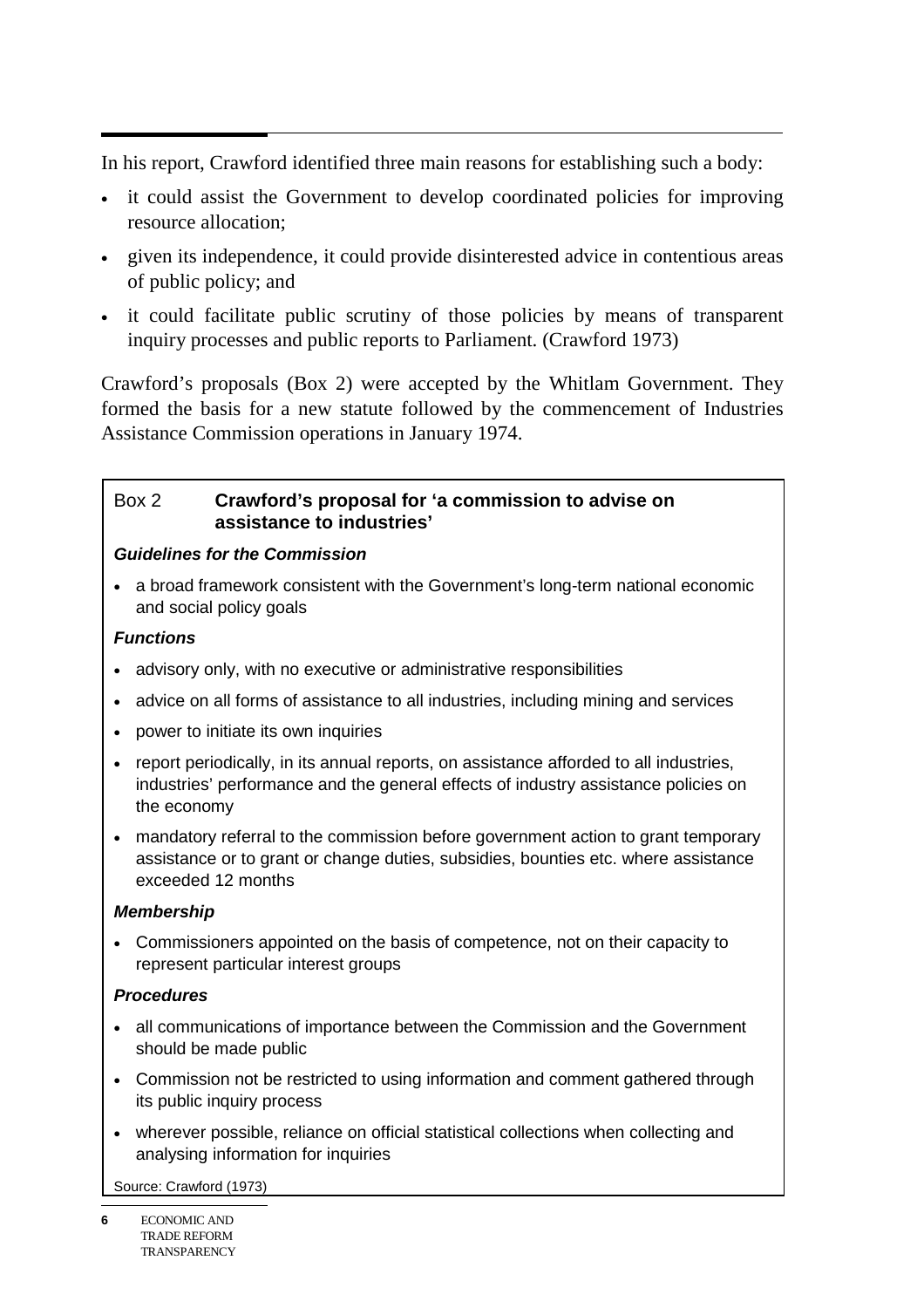$\overline{a}$ It is clear from Crawford's report that the new Commission was seen as providing a counterweight to the sectional and other political pressures resisting trade and industry liberalisation. He put it this way:

Measures which assist particular industries obviously constitute forms of economic discrimination which, at least in the short term, are to the advantage of the assisted industries and to the disadvantage of those who pay for assistance … But the parties to such conflicts of interest will not always be equally represented in the argument and discussion which precede decisions by Government and Parliament: those likely to gain directly from a particular measure, such as tariff or subsidy, will tend to be more concentrated, organised, and articulate, than those likely to lose from the measure. If Parliament is to have regard for the equity of its decisions on assistance to particular industries, and for the longer term implications of these decisions for the community as a whole, it must, I believe, have a source of advice such as the Commission, that can inform it on those matters which particular interests will tend to neglect. (Crawford 1973, pp. 3–4)

## **Three core design features**

The legislation creating the IAC provided it with a charter and independence required to ensure that its advice to governments would be disinterested, open to public scrutiny and formulated with regard for the best interests of the community as a whole, not just those of particular groups.

Three features of the IAC's structure and operations underpinned the effectiveness of its contribution to public debate and policy formulation.

- *Independence*. The Commission operated under the protection and guidelines of its own legislation. It had an arm's length relationship with government, which could tell it what to do but not what to say. Its role was purely advisory, having no judicial, executive or administrative functions. Members of the Commission were appointed for fixed (renewable) terms and could not be removed by the government of the day.
- *Transparency.* Its inquiry tasks were specified in publicly available terms of reference. The Commission's statute required it to hold public hearings and release draft reports before finalising its recommendations to government. The Commission was also required to prepare an annual report covering its operations and analysing the structure of assistance to industry and its effects. And the Government was obliged to release publicly all Commission reports within a specified period.
- *Economy-wide mandate*. Guidelines in the legislation stated that the Commission should be concerned with improving the efficiency with which the economy uses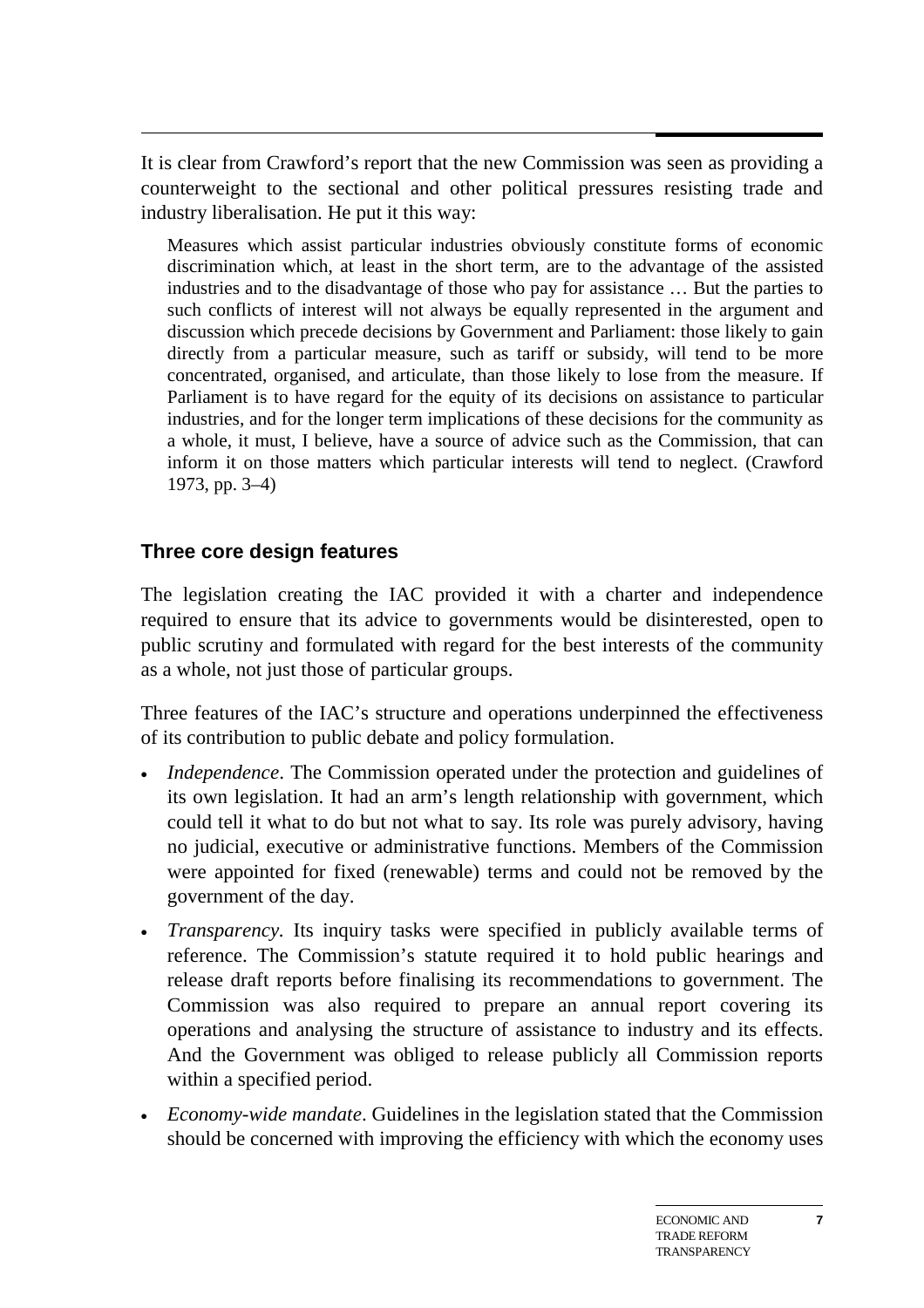its resources and to take account of the wider interests of consumers and users of products affected by its proposals.

The rationale behind these core design features for the Commission was explained in the following terms by the Prime Minister when introducing legislation in Parliament for the IAC:

The first and most important reason for establishing the Commission is to allow public scrutiny of the process whereby governments decide how much assistance to give different industries … Such a process must be independent and impartial, and seen to be independent and impartial.

… 'public inquiries and reports' denote a deliberate, orderly and widely accessible system of communication between the Government, industry and the wider public.

… the Commission will be a single institution, with responsibility for advising on the assistance which should be given to industries in all sectors of the economy. It will therefore be very conscious of the need to develop a rational and consistent approach to all industries. (Whitlam 1973, pp. 1632–3)

These features have remained fundamental to the role and operations of the two organisations that succeeded the IAC, namely the Industry Commission and today's Productivity Commission<sup>3</sup>. In combination, these institutional arrangements preserve the autonomy of governments over policy, while ensuring transparency and an economy-wide perspective in the advice going forward to them on key issues.

The main differences between the organisations have been in their coverage, which has been progressively extended beyond industry assistance matters to include structural reform issues across all sectors of the economy, and in social and environmental as well as economic spheres. Around 80 per cent of the IAC's inquiry reports concerned assistance for manufacturing industries. These days, around 80 per cent of Productivity Commission inquiries relate to cross-sectoral, infrastructure, social and environmental policy issues. Box 3 illustrates the breadth of matters the Productivity Commission has addressed in recent years.

 $\overline{a}$ 

<sup>&</sup>lt;sup>3</sup> The procedures and structure of the IAC in providing advice on protection were described in some detail by Rattigan and Carmichael (1996, pp. 74–96). See also Productivity Commission (1998).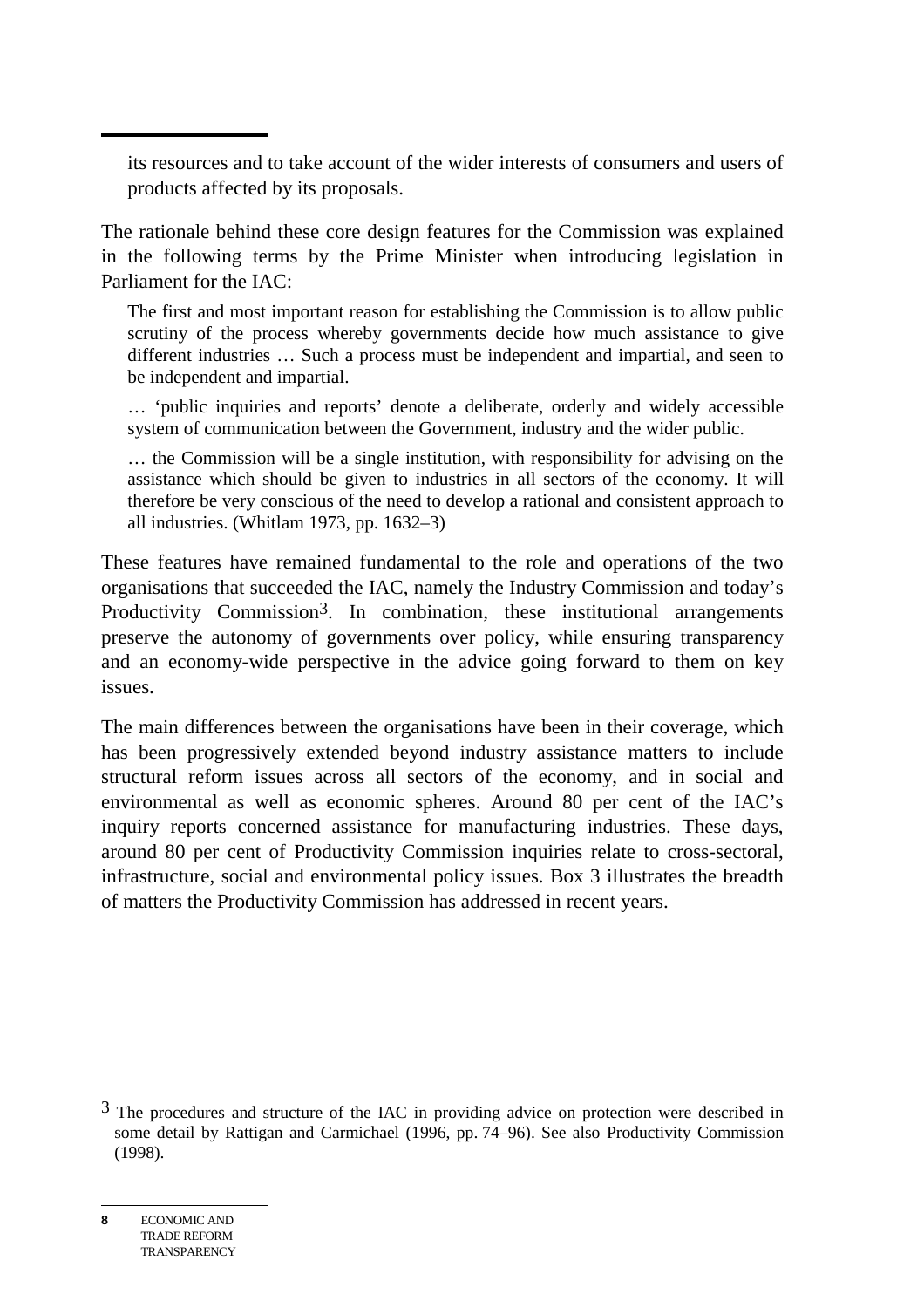## Box 3: **A selection of Productivity Commission reports**

#### *Trade liberalisation/industry assistance*

- Australia's general tariff arrangements
- Review of automotive assistance
- Review of textile, clothing and footwear assistance
- Pig and pigmeat industries: safeguard action against imports
- Review of the pharmaceuticals industry investment program
- Multilateral liberalisation of services trade
- Trade and investment effects of preferential trading arrangements
- Removing tariffs on goods originating from Least Developed Countries
- International air services
- Public support for science & innovation

#### *Productivity studies*

- Productivity in Australia's wholesale and retail trade
- ICT use and productivity
- Microeconomic reforms and Australian productivity: exploring the links
- Can Australia match US productivity performance?

#### *Infrastructure reform issues*

- Review of the gas access regime
- Price regulation of airport services
- Telecommunications competition regulation
- Progress in rail reform
- Road and rail freight infrastructure pricing

#### *Labour market issues*

- Australia's health workforce
- Independent review of the Job Network
- National workers' compensation and OHS arrangements
- Non-traditional work in the Australian labour market
- Container stevedoring work arrangements
- Men not at work: an analysis of men outside the labour force

#### *Environmental issues*

- Rural water use and the environment
- Energy efficiency
- Waste management
- Conservation of historic heritage
- Pricing of irrigation water
- Impact of a foot and mouth disease outbreak in Australia
- Water quality in the Great Barrier Reef
- The environmental performance of commercial buildings

#### *Social issues*

- Australia's gambling industries
- Indicators of indigenous disadvantage
- Social capital
- Review of the Disability Discrimination Act
- Nursing home subsidies
- Inquiry on first home ownership

#### *Regulatory reviews*

- **Broadcasting**
- Impact of native vegetation and biodiversity regulations
- Reform of building regulation
- Radiocommunications
- Liner cargo shipping
- Regulation of the taxi industry
- Review of the Prices Surveillance Act
- Review of mutual recognition
- Review of legislation regulating the architectural profession
- Performance benchmarking of Australian business regulation

#### *Other studies*

- Report on Government Services
- Potential benefits of the National Reform Agenda
- Impacts of medical technology in Australia
- GTE financial performance
- Cost recovery by Commonwealth agencies
- Resourcing universities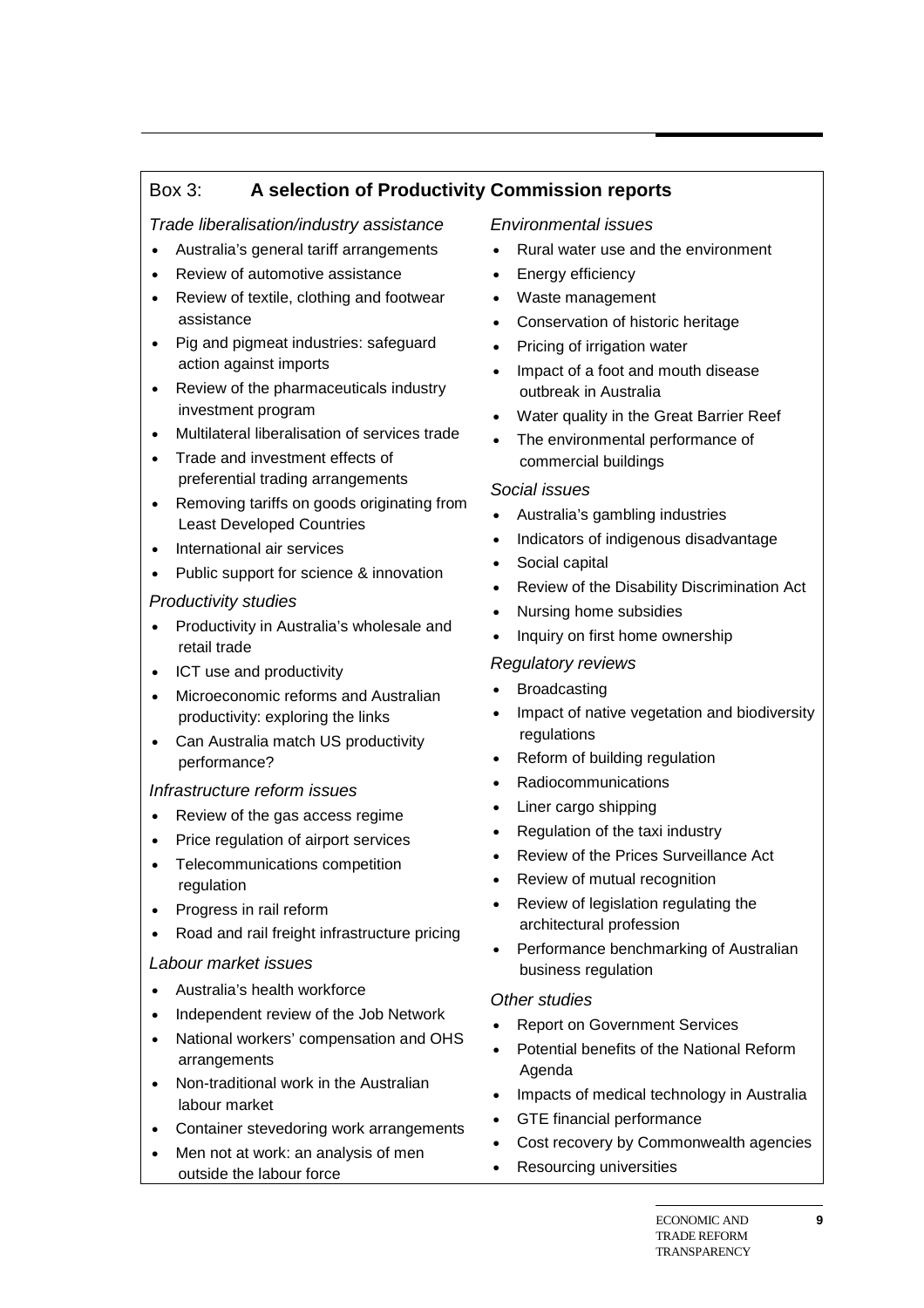$\overline{a}$ Nevertheless, the core rationale for the Commission has remained constant, expressed by the current government in the following terms:

Sound policy development must be based on a full appreciation of the facts. A primary role of the Productivity Commission will be to identify impediments to improve productivity in particular sectors. It will also have due regard to the important relationships between improved use of resources in one sector and the rest of the economy. It is only with this sort of information and economy-wide focus that governments can make sensible and considered choices as to future policy — choices that will ensure better and more sustained growth prospects for all Australians

… the Productivity Commission's economy-wide perspective, its broad charter, public inquiry process and research functions will play a key role in promoting policies at both the government and business levels to improve the competitiveness and dynamism of Australian industry. [Its legislation] provides for an effective and broad-ranging institution to serve the needs of parliament, the people and government. (Miles 1996)

## **The public inquiry process**

The Commission's public inquiries tend to be resource intensive and have a high public profile compared to other research studies and are therefore not designed for trivial or straightforward matters. Rather, they typically concern policy issues that have a significant impact on different groups within society, or are otherwise contentious or complex to assess, but where the potential of a long-term payoff for the nation from better informed policy making is high. These features put a premium on good process and effective engagement with potentially affected sections of the community. Box 4 outlines the main stages in the inquiry process.

Once the Australian Government agrees on the focus and scope of an inquiry (often in consultation with other governments and community groups), the Treasurer sends a 'reference' to the Commission. The terms of reference outline in writing what the inquiry covers and how long the Commission has to report. Most inquiries specify a duration of 9 to 12 months, sometimes less for urgent matters. Such timeframes need to ensure adequate opportunity for public participation and for feedback on the Commission's preliminary findings before its report is finalised and sent to the Government.

Public inquiries are widely advertised and provide an opportunity for different points of view to be heard and considered. The Commission is active in identifying those potentially interested in the inquiry and all individuals and organisations with an interest can participate. They may do so through the Commission's visit program, through written submissions and attendance at hearings, or at workshops and other forums. Submissions and transcripts of public hearings are posted on the Commission's website and are also available in hard copy.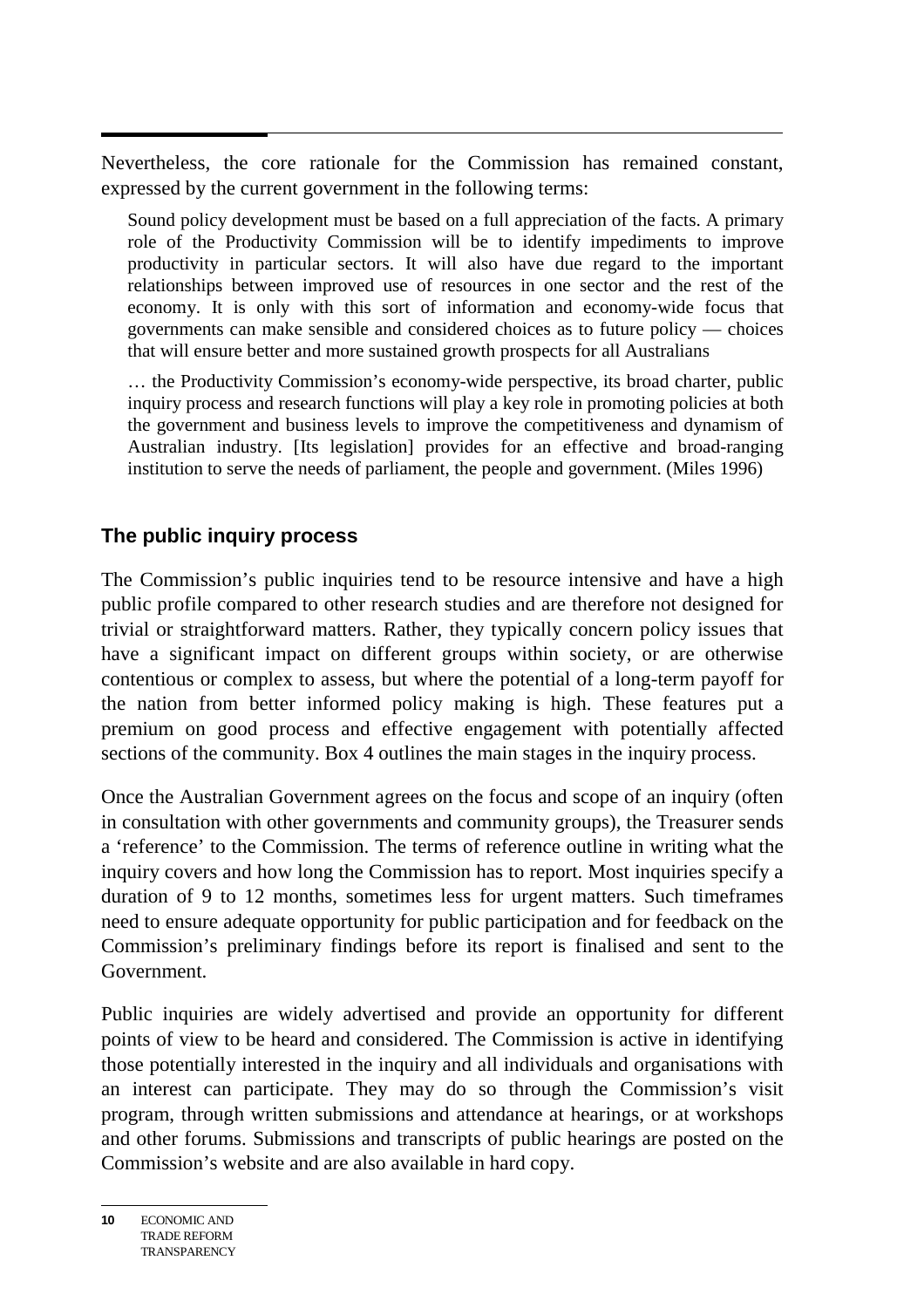| Box 4                                                                                                                                                           | <b>Stages in the Inquiry process</b>                                                   |
|-----------------------------------------------------------------------------------------------------------------------------------------------------------------|----------------------------------------------------------------------------------------|
|                                                                                                                                                                 | Government decides to initiate an inquiry                                              |
|                                                                                                                                                                 |                                                                                        |
|                                                                                                                                                                 | The Commonwealth Treasurer sends a reference to the Commission                         |
|                                                                                                                                                                 |                                                                                        |
|                                                                                                                                                                 | The Commission advertises the inquiry and calls for parties to register their interest |
|                                                                                                                                                                 |                                                                                        |
| The Commission visits interested parties, distributes an issues paper to focus attention<br>on the issues it considers relevant and invites written submissions |                                                                                        |
|                                                                                                                                                                 |                                                                                        |
|                                                                                                                                                                 | Depending on the reference, hearings or other consultative forums may be held          |
|                                                                                                                                                                 |                                                                                        |
| The Commission usually publishes a draft report or position paper and invites further<br>submissions                                                            |                                                                                        |
|                                                                                                                                                                 |                                                                                        |
|                                                                                                                                                                 | Hearings are usually held on the preliminary report                                    |
|                                                                                                                                                                 |                                                                                        |
|                                                                                                                                                                 | A final report is submitted to the Treasurer                                           |
|                                                                                                                                                                 |                                                                                        |
|                                                                                                                                                                 | Departmental consultations are held and the report is considered by relevant Ministers |
|                                                                                                                                                                 |                                                                                        |
| The Treasurer tables the report in Parliament and may announce the Government's<br>decision on the report at the time or at a later date                        |                                                                                        |

These transparent processes ensure that the arguments of interest groups are subject to close scrutiny, as is the Commission's own analysis.

Final inquiry reports must be tabled in Parliament within 25 sitting days of the Treasurer receiving the report. But it is up to governments to make the final decisions in response to the Commission's findings and recommendations.

## **The value of a supporting research function**

Crucial to the Commission's contribution has been its capacity to undertake research on its own initiative. Without rigour and coherence in the frameworks it uses to analyse policy issues and solutions, the Commission's advice would risk becoming inconsistent and therefore less useful to policy makers.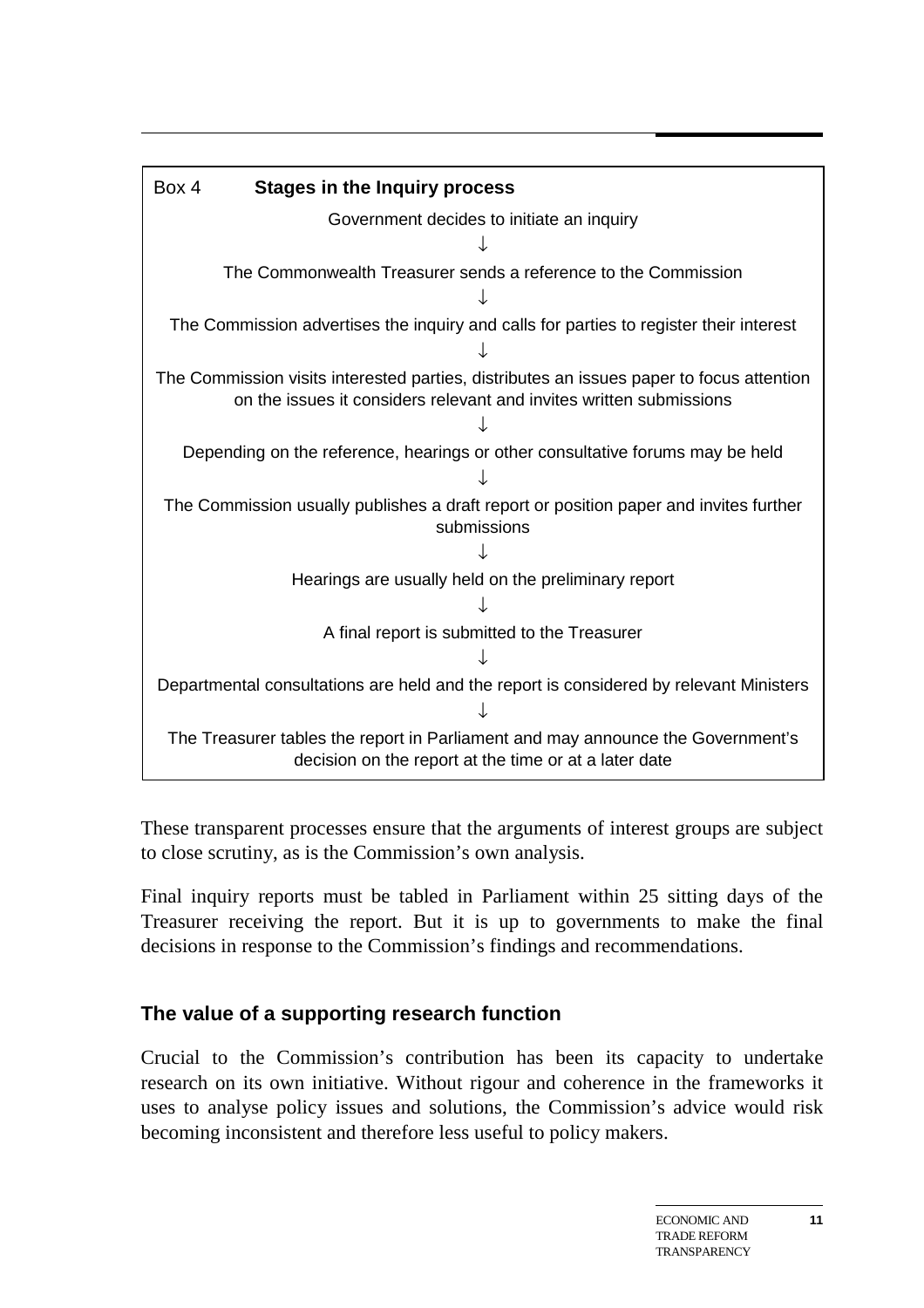According to Rattigan (1986, p. 21) many of the early difficulties of the Tariff Board could be traced to its incapacity to stand back from day-to-day inquiry work, assess the shortcomings in its overall approach and to develop ways to overcome them. Hitherto, the Board had ignored the requirement to report annually on 'the operation of the Tariff and the development of industries': that is, on the economywide consequences of the structure of protection.

In its earlier forms, the Commission set about developing the policy information systems, analytical tools and research methods needed to discharge its reporting functions, including through its annual reports. These reported on the assistance provided to industries, the factors affecting the economic performance of those industries and effect on the Australian economy of the provision of that assistance.

For a long time, the annual report was the main vehicle through which the Commission could publish research findings on the structure of protection, sources of structural change in the economy and related matters, and to explain the rationale for the Commission's general approach to its inquiry work. By comparison, the Productivity Commission has an explicit statutory duty to initiate research that complements its other functions and to promote public understanding of the tradeoffs involved in different policy approaches. In addition, it must report annually on the impact of assistance and regulation on the productivity and performance of the Australian economy as a whole.

This widening remit for research that is separate from studies commissioned by government, is reflected in the broadening of supporting research outputs over the years, but some key areas of focus have remained.

For example, the IAC continued the work on effective rates of protection for manufacturing industry initiated by the Tariff Board. Building on the pioneering work of Max Corden, the Commission assessed tariffs, quotas and subsidies on inputs and outputs to estimate the net effect on an industry's level of assistance. The dollar values of industry assistance, net subsidy equivalents per protected job and the consumer tax equivalents of tariffs attracted intense media and public attention. Over the years, the measurement framework has been extended to encompass agricultural and mining industries and budgetary assistance to services. As the WTO's *World Trade Report 2006* noted, the Commission's annual *Trade & Assistance Review* is one of only three such detailed, comprehensive and publicly accessible reports produced world wide (WTO 2006, p. 111).

Policy modelling has also played an important role from the earliest days of the Commission. Reform is usually disruptive and costly to some, so assurance that the beneficial impacts justify such costs is critical in developing and selling proposals for policy change. The Commission was an early supporter of the development of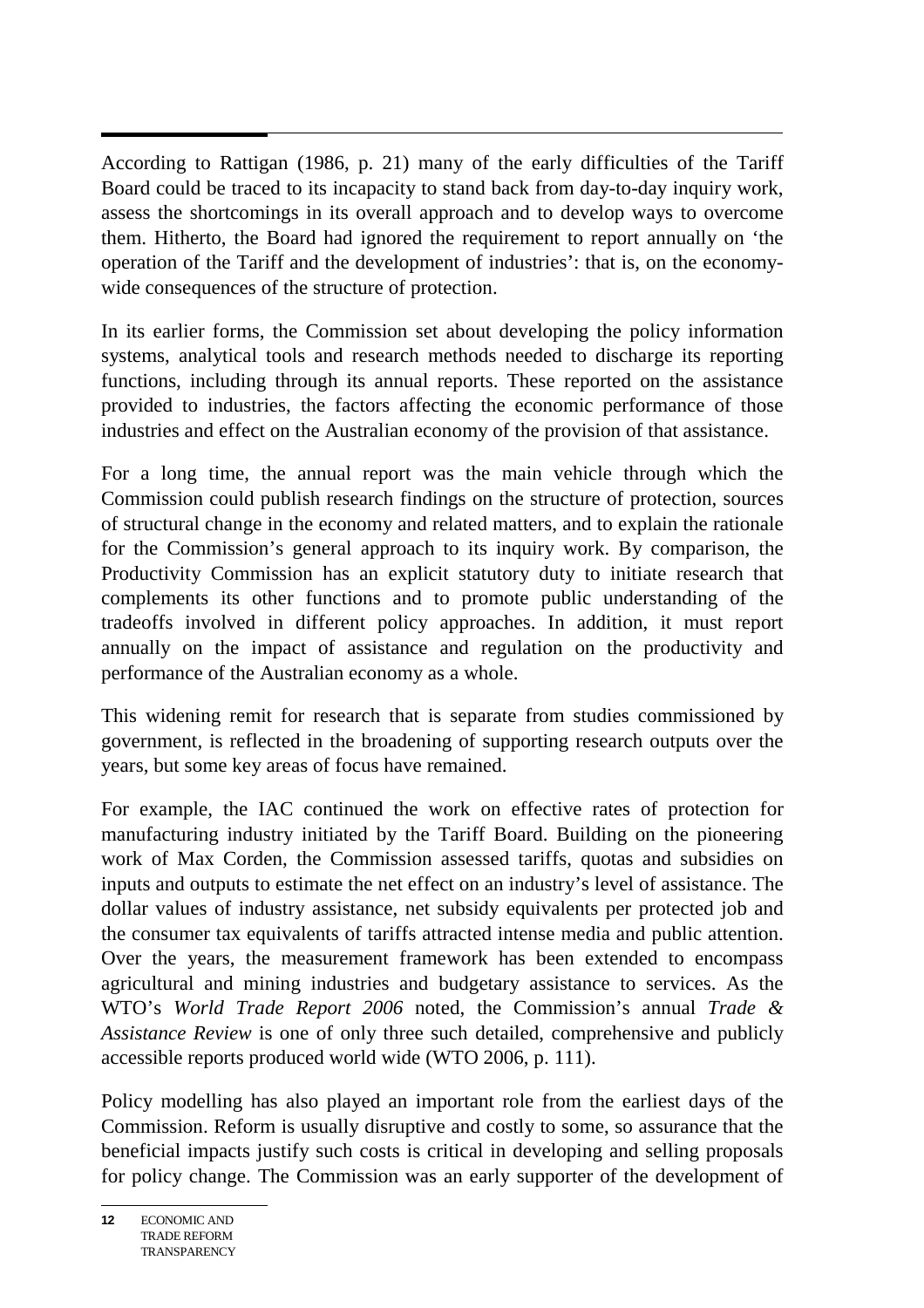official input-output tables and a prime mover in harnessing the power of general equilibrium modelling to assess economy-wide effects. The IAC sponsored the establishment of the IMPACT Project with its large-scale multi-sectoral model of the Australian economy. The model, and subsequent versions of it, permitted quantitative analysis of the effects of tariff and other policy changes (Powell and Snape 1993, Dee 2005).

Modelling highlighted the importance of interdependencies within the economy and the need for policy makers to take more than just the 'first-round' or direct effects into account. Typically the 'big numbers' that such modelling has generated, have proved powerful in bringing home to policy makers and the community what is at stake in policy reform, with the media playing a key role in this.

The Productivity Commission's supporting research program is integral to its work and comprises a significant proportion of its output. As noted, the program is more broadly based than that of its predecessors and fulfils a wider range of functions. Nowadays, supporting research:

- continues its traditional role of providing specialist input to inquiries through modelling frameworks and quantification — such as input to the Commission's 2005 inquiry reviewing national competition policy showing that productivity and price changes in major infrastructure industries had boosted Australia's GDP by 2.5 per cent;
- can help pave the way for subsequent references from the Government by raising public consciousness of the issues — supporting research outputs on the role of property rights and other market instruments in achieving environmental goals and modelling of water trade in the Murray–Darling Basin preceded references on native vegetation regulation and the role of market mechanisms in rural water use;
- can help fill gaps in policy discussion where a formal inquiry is unlikely for example, the Commission convened a workshop of leading analysts on 'managed competition' in health care and disseminated the proceedings to promote wider discussion and further research; and
- promotes more informed community debate on a wide range of policy issues the Commission's analyses of the factors influencing Australia's productivity performance and of the role of non-traditional employment in today's labour market are two examples.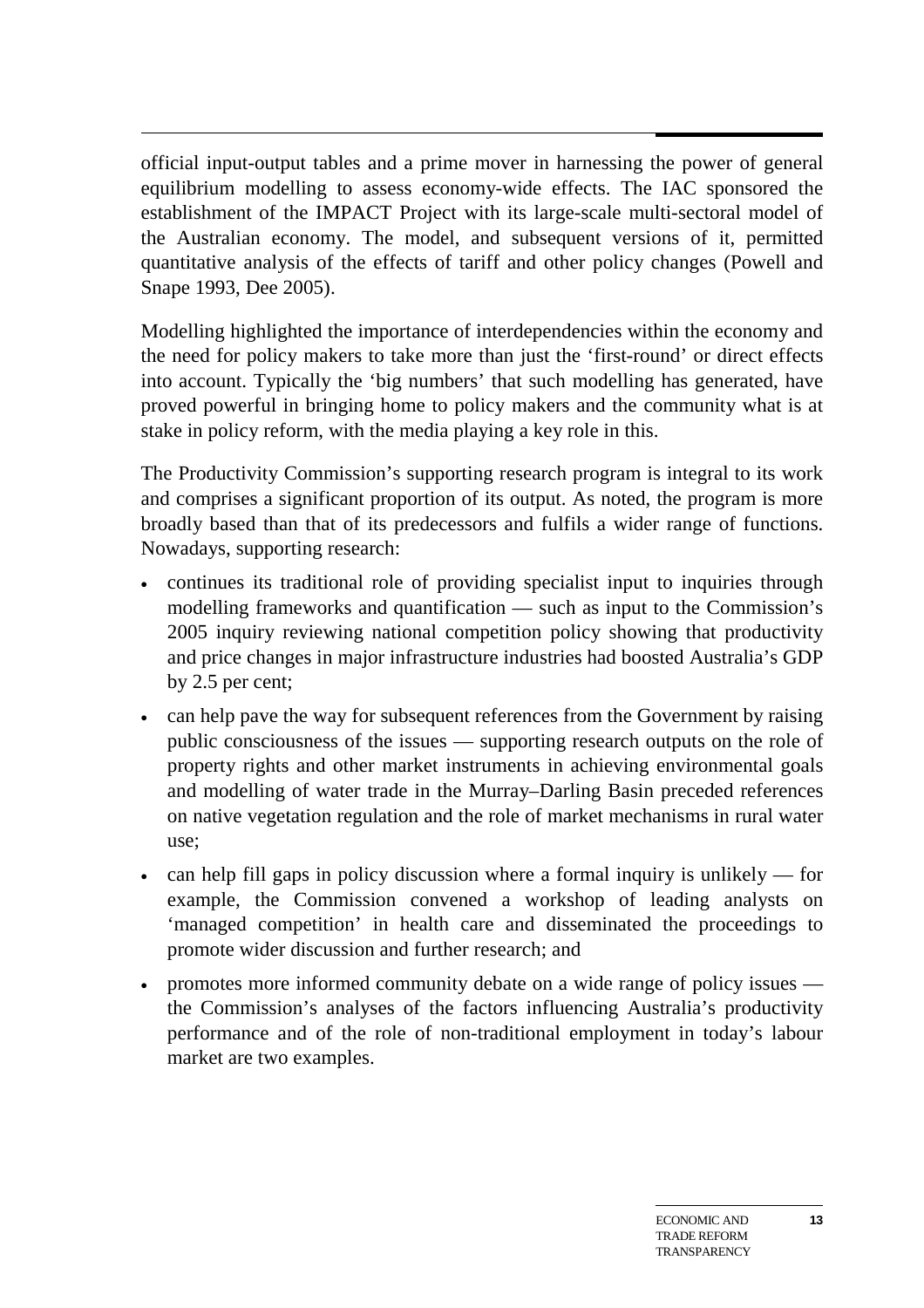## **Impact on policy debates and decisions**

In seeking to gain an understanding of the Commission's role, international visitors often ask for evidence that it has made 'a difference' to policy making in Australia. It is hard to be conclusive. After all, the Commission is only an advisor, not a decision maker; there are many other sources of advice to government, and there can be lags between when the Commission reports and the ultimate policy decision, such that attribution is difficult. And of course, views by different parties on the performance of the Commission can be conditioned by how those interests have been affected by its advice and analysis.

One simple indicator of the Commission's influence is government acceptance of its findings and recommendations. In the case of its inquiries into industry protection or assistance, notwithstanding some high profile rejections (generally in politically charged circumstances), the great bulk of the Commission's recommendations have been implemented either fully or in part.

Furthermore, an initial unwillingness by government to accept or act on key recommendations does not mean that the Commission has no influence in the longer term. For example, asked by the Government in the early 1980s to report on options for general reductions in protection, the IAC's report was 'shelved' as the economy moved into recession (IAC 1982). However, it subsequently became a key reference in the lead-up to the 1988 program of phased tariff reductions across most industries. A further such tariff reduction program was announced in 1991, despite the onset of recession.

The more contentious reports have concerned Australia's most highly assisted manufacturing industries: passenger motor vehicles, and textiles, clothing and footwear. A measure of the Commission's ultimate success in helping to shape long-term assistance policy was government endorsement in the early 2000s of the Productivity Commission's advice on post-2005 tariff reductions and transitional assistance for these industries. However, earlier reports were not always so well received. Indeed, the previous reports (by the Industry Commission) in 1997 had been largely rejected. (Public Service insiders have even suggested that the response to the TCF report was decided before its shrink-wrap cover was removed!) By the same token, it can also be argued that, in the absence of the Commission's inquiries, there could well have been a *rise* in auto tariffs in January 2000, given the pressure being placed on the Government at the time (Banks 1998).

It has taken more than four decades of policy effort and debate to lower Australia's trade barriers and industry assistance levels, but the protectionist regime has been almost dismantled (Figure 1). Nevertheless, tariff reform remains incomplete. In 2000 the Australian Government deferred implementing the Commission's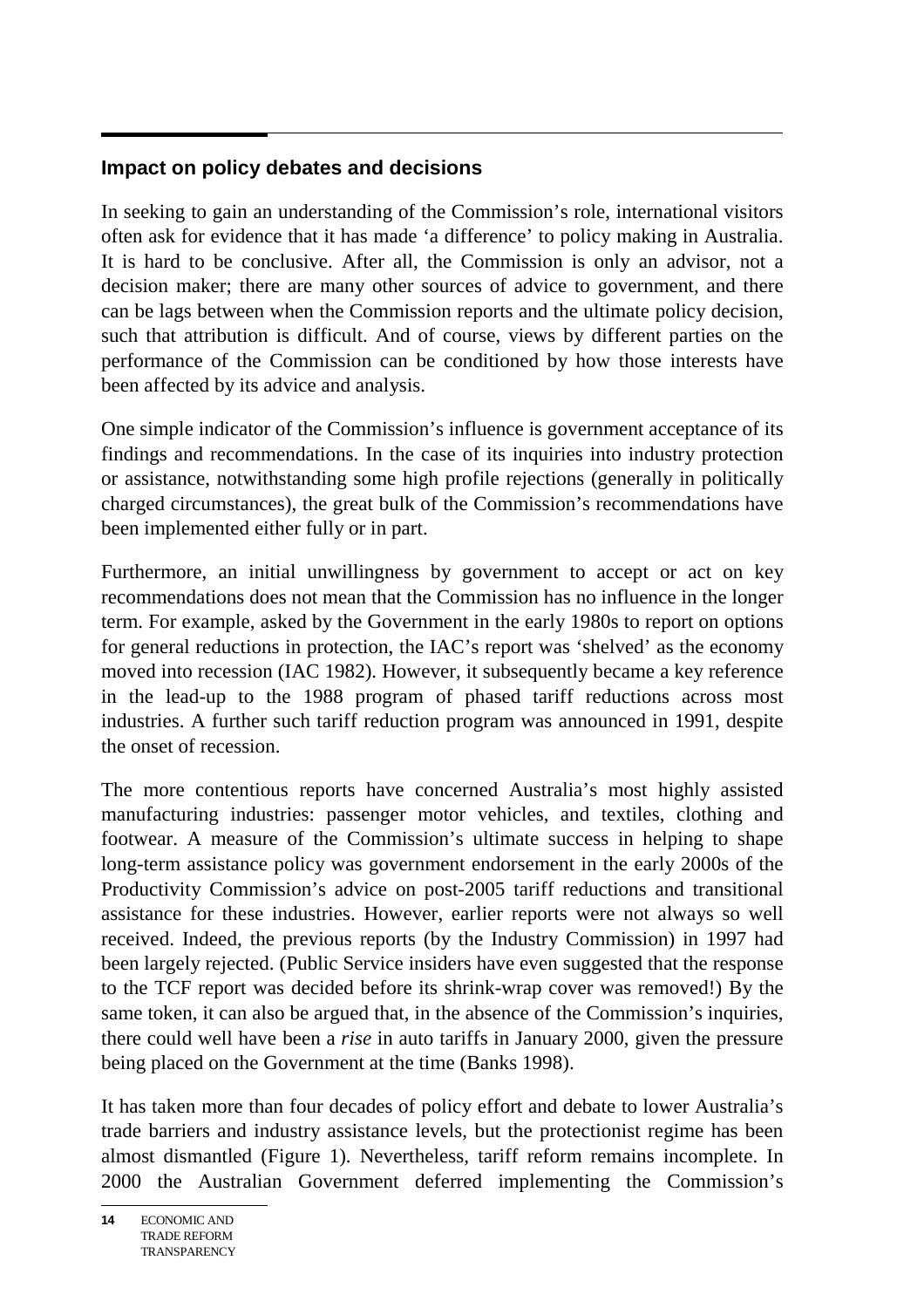recommendation to reduce the remaining general tariffs of 5 per cent to zero, preferring to delay removal until a time 'consistent with trade and fiscal objectives'. Moreover, the legislated reduction in automotive tariffs has the caveat of a further review to be conducted by the Commission in 2008 'to determine whether changes are warranted to the legislated tariff reductions in view of conditions in the international trade environment'.

## *Achieving transparency 'behind the border'*

With Australia's tariff walls falling and competitive pressures on the traded goods sector rising, policy impediments 'behind the border' began to attract attention.<sup>4</sup> Initially, the Commission's reporting helped to widen the microeconomic reform program in the 1990s to improving the performance of economic infrastructure services dominated by government-owned monopoly suppliers in energy generation and distribution, water, rail, ports and postal services.

## Figure 1 **Declining industry assistance in Australia**



*Data source:* Productivity Commission estimates.

-

More recently, governments have embraced one of the principal policy messages arising from a series of Productivity Commission reports on the regulation of economic infrastructure — the need to rebalance the emphasis in the regulatory frameworks away from achieving immediate gains for users and consumers to also facilitate new efficient investment in telecommunications, gas pipelines, airport services and other essential infrastructure.

<sup>&</sup>lt;sup>4</sup> The Tasman Transparency Group (2007) has pointed out that domestic transparency procedures are needed to bring opaque 'behind-the-border' barriers into account in trade negotiations. These barriers are pervasive in the markets for services.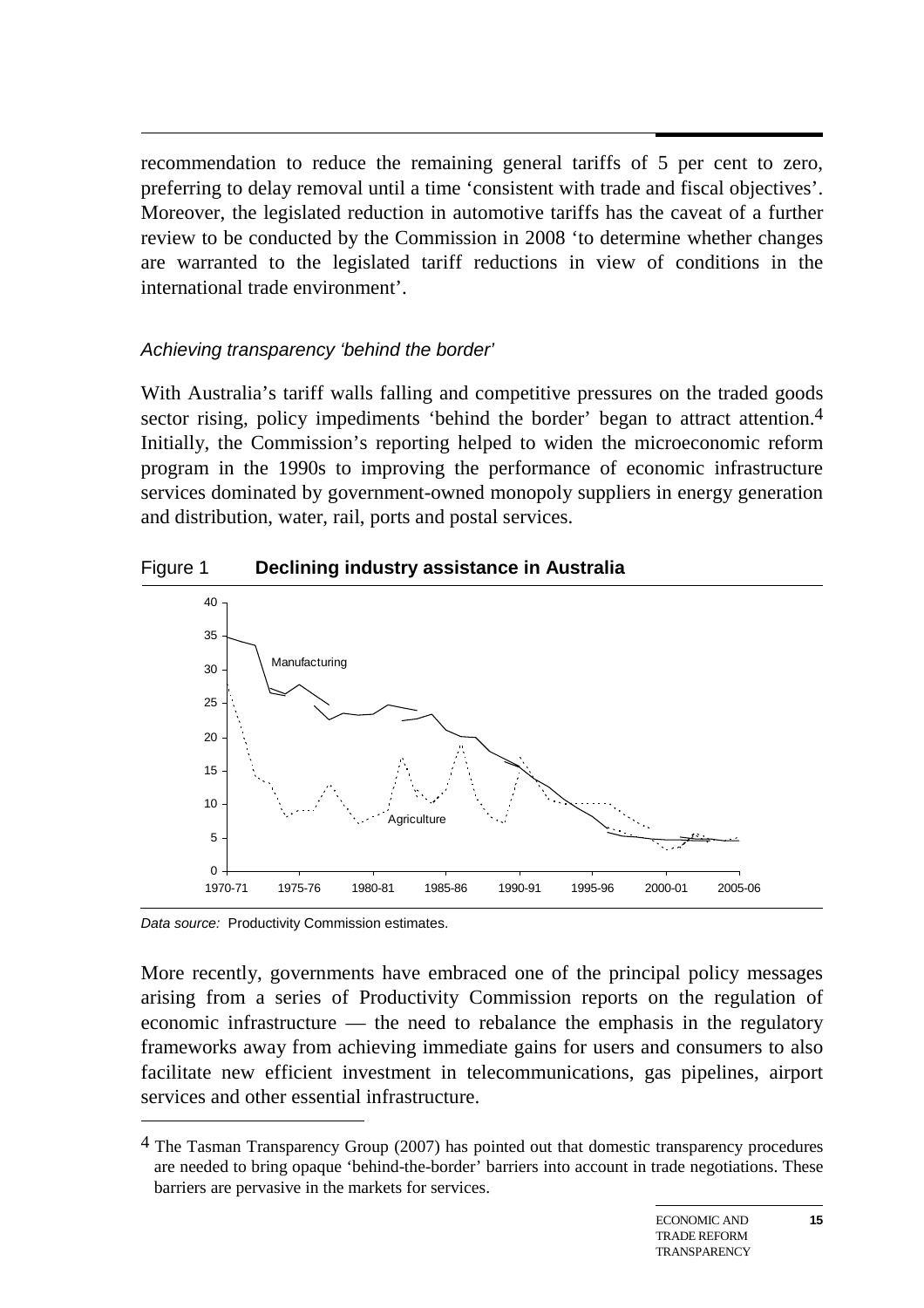$\overline{a}$ The Commission's inquiry work has contributed to reforms in other 'behind the border' areas involving anti-competitive regulatory regimes — such as in broadcasting, radio-communications, gambling and the occupational regulation of architects — as well as regulation affecting traded services such as international cargo liner services, harbour towage and international air services. The Commission's exposure of the extent of problem gambling, the adverse impacts of controls on native vegetation and biodiversity, measures to improve efficiency in the use of energy and water, and the scope to improve labour market outcomes through the redesign of programs for delivering unemployment assistance and regulating occupational health and safety, indicate the wider applicability of the Commission's transparency function.

## *Renewal of the Commission's mandate*

Perhaps the strongest vindication of the Commission's role is that successive governments from both the major political parties have renewed and expanded the institution's mandate over the last three decades. Government ministers have accorded the Commission a significant role in contributing to policy development (Box 5). Even some industry groups, which did not always like the Commission's findings, have valued the transparency and consultative nature of its processes. While there have been times when governments or oppositions were tempted 'to shoot the messenger', they have re-endorsed the value of having advice that is independent, transparent and economy-wide in perspective.

Further support for the Commission's transparency function is found in the preparedness of the different levels of government in Australia, through the Council of Australian Governments, to request that the Commission be sent references on cross-jurisdictional policy issues such as Australia's health workforce, road and rail freight infrastructure pricing and, most recently, the benchmarking of regulatory regimes.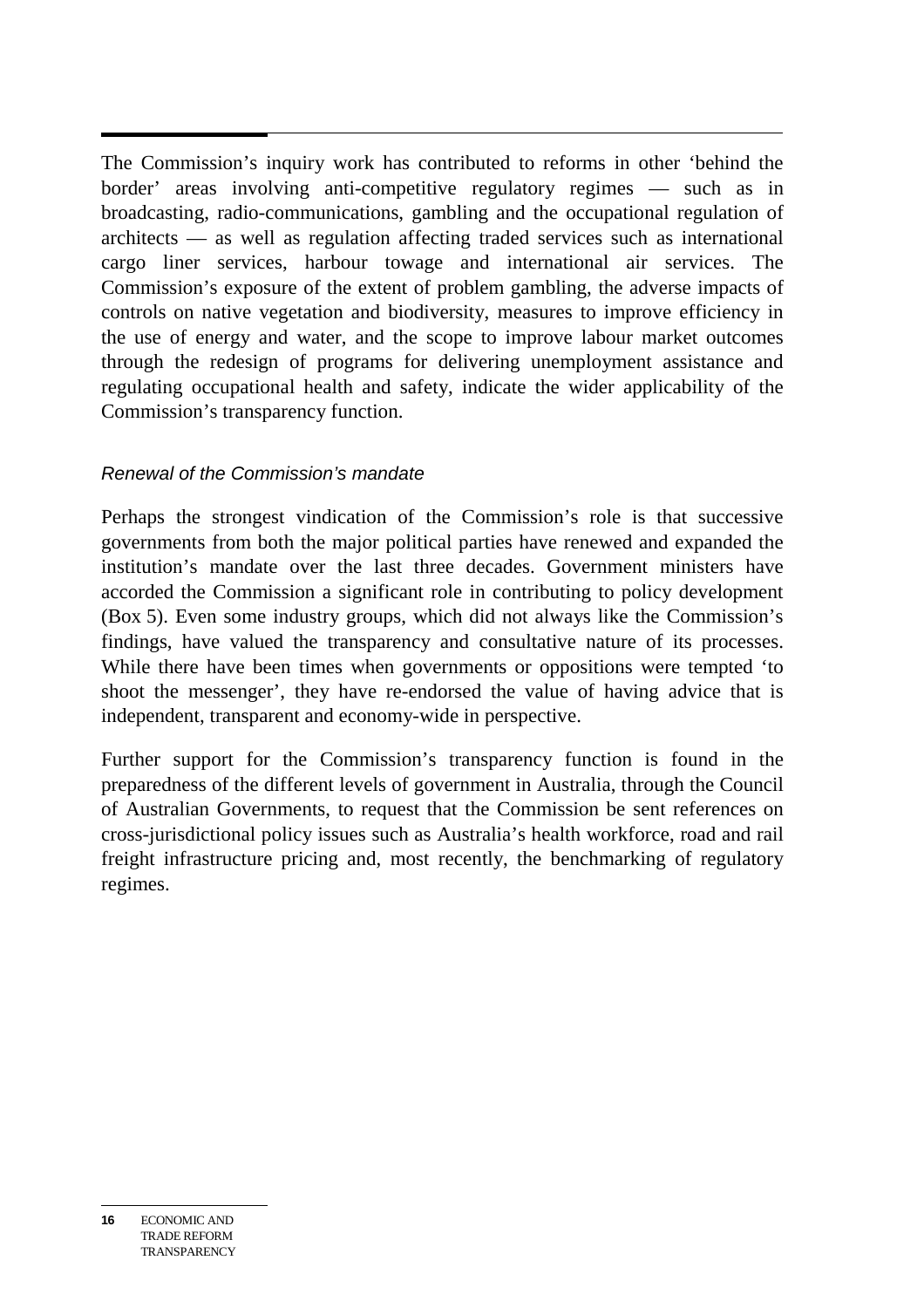## Box 5 **Government assessments of the Commission's contribution**

When introducing legislation into Parliament in 1989 to establish the Industry Commission, the then Government stated:

… the Industry Commission will further the important role that the Industries Assistance Commission has played in the structural adjustment process in Australia. It will build on the Industries Assistance Commission's earlier work which was instrumental in awakening the community to the costs of many industry assistance policies. As an institution, the Industries Assistance Commission has been an important force in economic policy in Australia, building community awareness of the need for Australian industry to be outward looking and internationally competitive. … By providing independent and expert advice to the Government and through its public inquiry processes, the Industry Commission will facilitate the ongoing structural change that is needed in the economy. (Morris 1989, p. 2424)

The current Prime Minister has commented on the Commission's long-term contribution to trade and industry assistance policy formulation in the following terms:

The dynamic supporting trade liberalisation in democracies will only succeed if communities in each country believe it's in their interests to liberalise. In the Australian context, the work of the Productivity Commission and its predecessors … has been fundamental to building and maintaining Australian public understanding of the benefits of greater openness to international competition … Because of the Government's belief in the robustness and transparency of the Australian institutional framework, we have regularly advocated the Productivity Commission as a model for other countries to adopt. If other countries could adopt similar transparent institutional responses, public opinion would be better informed on the cost of trade barriers, and support would be built for good policies in broader areas of industry protection. (Howard 2003)

In a more general context, the current Treasurer has stated:

… the Productivity Commission has provided a vital, independent source of public information and advice to government on policy reforms needed to underpin Australia's longterm prosperity. (Costello 2003)

## **Some implications**

Australia's experience demonstrates that institutionalised transparency can help governments undertake beneficial reform and make better policies, but is also suggestive of some general cautions. Expectations need to be tempered: transparency is unlikely to transform the policy environment overnight. Building a pro-reform constituency in government and the wider community is a gradual process. It took Australia four decades to get tariffs down and more than a decade tackling sources of underperformance in economic infrastructure services. And neither reform program is yet complete.

That said, reforms once made in Australia have tended to stick, having stronger foundations of support or acceptance within the community precisely because the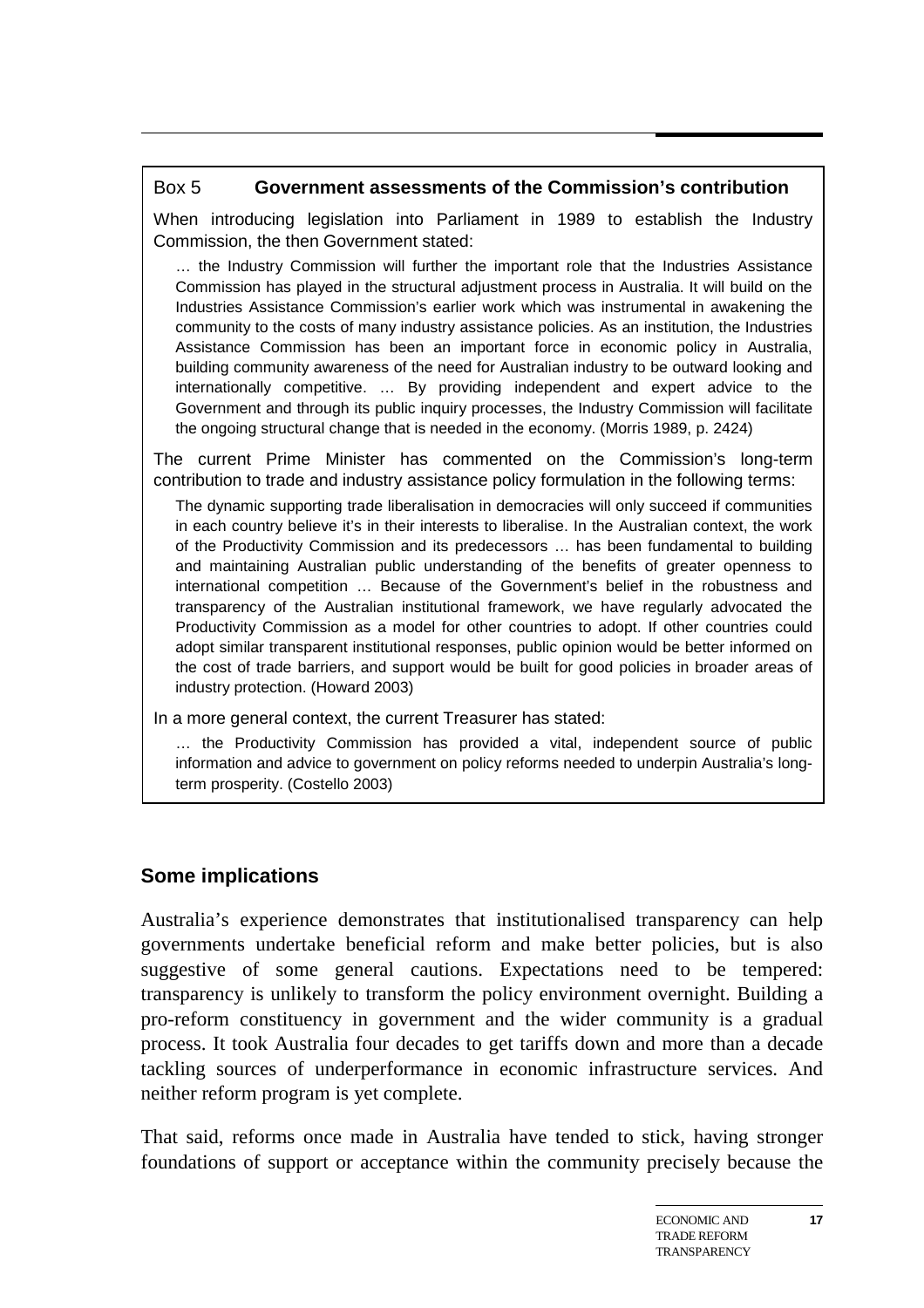$\overline{a}$ basis for reform *was* transparent. The programs of tariff liberalisation and regulatory reform initiated under one government have generally been maintained by new governments of different political complexions.

The Australian experience with early tariff reform is also instructive of the adverse consequences of avoiding transparency. The 25 per cent tariff cut of 1973 followed a report prepared secretly within government and was implemented without warning. In hindsight, there can be little doubt that it set back public acceptance of protection reform and created uncertainty about how reform would be conducted in future. Reflecting that uncertainty, and in response to pressure from those who stood to loose most from the tariff cuts, the Government subsequently acted to effectively quarantine Australia's most highly protected industries from the general reduction. While the 25 per cent cut lowered the average level of protection, the Government's subsequent selective imposition of quantitative restrictions increased the disparities in protection across industries. This greatly reduced the potential benefits. It is significant that, more than three decades later, the two manufacturing groups quarantined from the across-the-board reduction in tariffs are still the exceptions in Australia's otherwise low protection regime.

A second implication is that reform is a *process*, not an event. One set of reforms exposes the need for others. As Australia opened its borders to foreign goods, services and capital, 'upstream' inefficiencies in government utilities and inflexibilities in labour market regulation became more apparent and unacceptable to those facing new competitive pressures. This effectively enlarged the 'constituency for reform' within Australia. As noted, the Commission's work program went increasingly 'behind the border', to cover an array of industry assistance issues and anti-competitive regulation across the economy and, nowadays, the human capital related drivers of productivity growth and living standards.

A point to emphasise, given the context for this international conference, is that the Commission's contribution to Australia's trade policy has generally not been made as part of the trade negotiation process itself. Rather, the Commission's reports have focused on the case for domestic liberalisation. However, this unilateralist focus progressively affected Australia's approach to multilateral trade negotiations. In effect, the negotiations largely served to 'lock in' our protection reductions, through binding international agreements, rather than driving the reforms themselves (Banks 2003).

The nature of the Commission's contribution, which relies not only on solid research but also on providing adequate scope for public input and scrutiny, is not a good fit with the secrecy and rapidity that characterises decision-making in trade negotiations. However there is scope for the Commission to play a more direct role,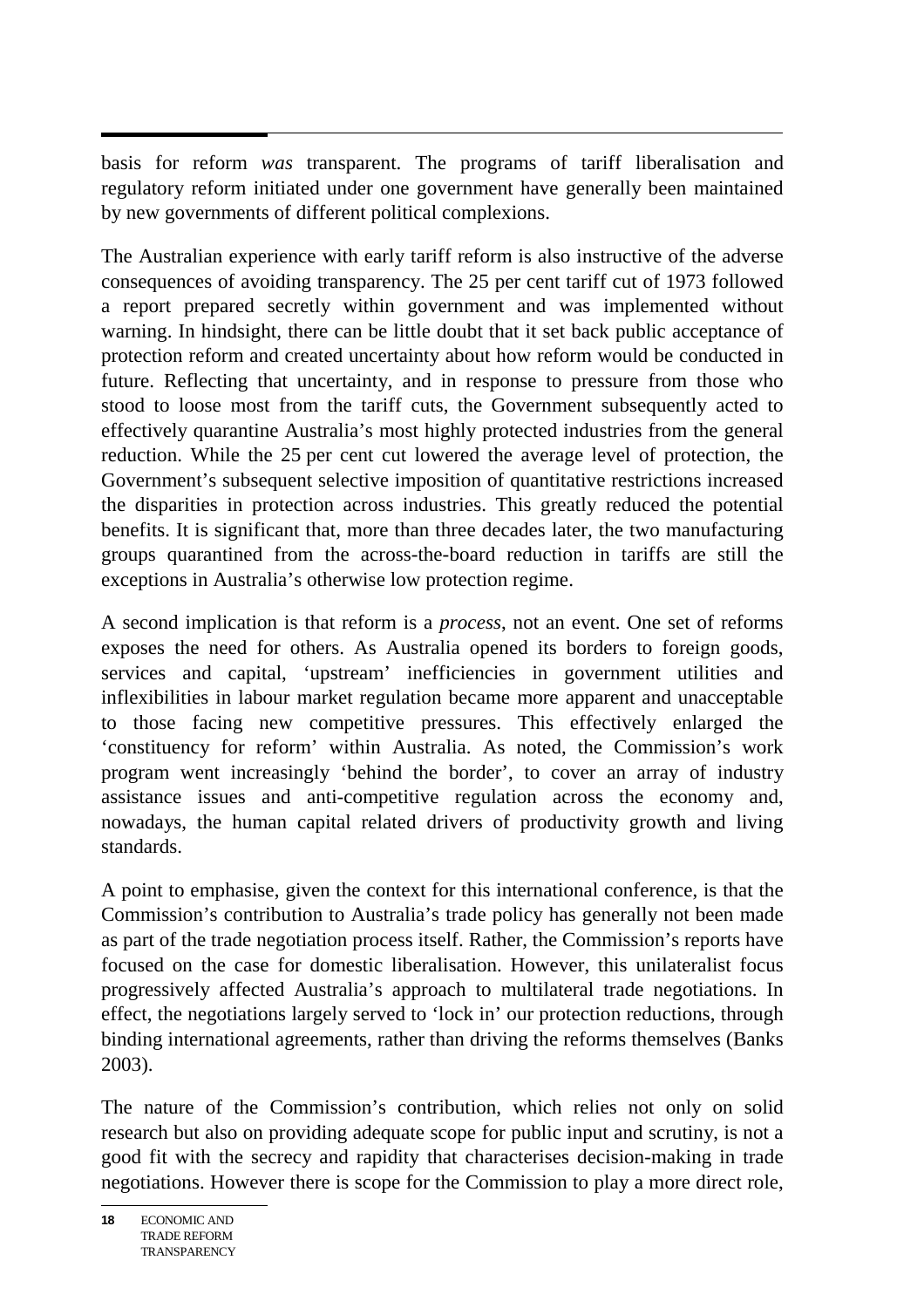$\overline{a}$ by providing an assessment of the potential for gains and losses for Australia when prospective trade agreements are contemplated and, subsequently, before agreements are signed, assessing whether the final outcome from negotiations is likely to deliver net benefits for Australia. It could also provide guidance on more general or systemic issues, such as the product coverage of negotiations, the design of rules of origin (see PC 2004) or identifying the greatest distortions from a domestic welfare perspective.

A caveat is that there needs to be sufficient lead-time for the Commission to consult and test its analysis with other experts and those potentially affected. This applies equally to modelling work, which has previously been performed by consultants under tight timeframes. While the Commission no longer has a monopoly on modelling technology or expertise (to the contrary) it does provide a 'neutral' incentives environment for modelling directed at the national interest. In hindsight, the 'battle of the models' that occurred during the AUSFTA negotiations, arguably did more to confuse than enlighten the community about the likely outcomes for Australia from that agreement.

Finally, the longevity of 'the Commission' should not obscure the difficult times it weathered along the way. The institution found itself under threat of closure or emasculation on several occasions. It is the insights gained from the Commission's survival that are most likely to be of interest to those contemplating how transparency might best be introduced into the policy apparatus in their own countries.

## *Independence*

The Commission's independence has been invaluable in ensuring that its advice is not compromised or swayed by particular sectional or bureaucratic interests. Independence, together with quality analysis directed at community-wide ends, underpin the credibility of the Commission's advice in contentious areas of public policy.

However, this independence is not unfettered. Governments determine the policy questions on which the Commission provides advice and governments control whether and what changes in policy will be implemented subsequently. Thus, the Government can ensure that the Commission's formal advice does not stray into certain aspects of a policy issue that it believes should not be addressed. For example, the Commission's reference on telecommunications competition regulation explicitly excluded consideration of the structural separation of the dominant service provider. And an inquiry into the private health insurance industry and its regulation excluded consideration of reforms to the wider health system.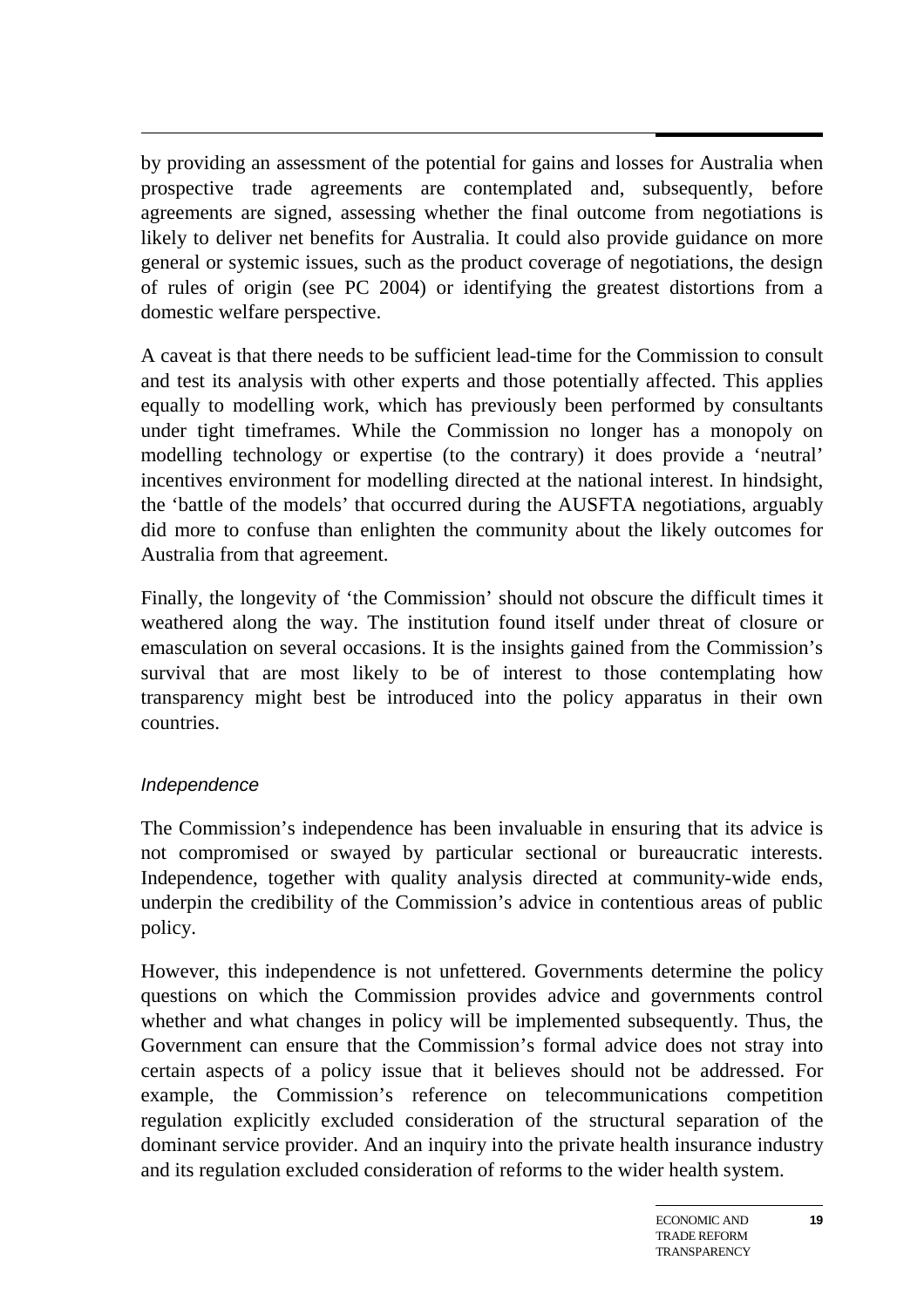$\overline{a}$ Rather, the Commission's independence stems from its ability under its statute to provide the advice it considers will advance the overall interests of the community. There can, of course, be times of 'creative tension' between adviser and government — typically when the reasons governments use to explain policy decisions don't square with the criteria its independent adviser has used. Political commitment to the transparency function therefore requires a degree of forbearance by government in the face of advice that may sometimes be contrary to its wishes.

The independence of the transparency function can also be safeguarded by how appointments are made. The Commission has a small group of members appointed by the Government for fixed but renewable terms of up to five years. This permanency enables those members to provide continuity of experience across the range of the Commission's work and protects them against dismissal for providing 'unpopular' advice.

Consistent with the original Crawford conception, governments have in the main abided by the convention of appointing members on the basis of their general competence or expertise, rather than as representatives of particular industries or groups. Crawford saw the 'representational' model as flawed. With an economywide mandate, the range of interest groups laying (legitimate) claim for inclusion would make the size of membership unworkable. For excluded stakeholders, the agency would be tainted by perceptions that its advice was not truly independent of the views of those interests which secured representation.

In any case, specialist knowledge can be gained through consultations, use of consultants and staff recruitment. One innovation at the commencement of the Commission was the provision for appointing part-time Associate Commissioners for the duration of particular inquiries. This allows the Commission to draw on 'outside' experience and expertise in enhancing its analytical capability and understanding of the policy issues, as well as improving communication with stakeholders. However, again, the scope for such appointments to enhance the credibility of an inquiry depends on those individuals not having strong links to a stakeholder group that would deflect them from giving primacy to the interests of the whole community.

## *Portfolio affiliation*

For a transparency body to be effective, responsibility for it should rest with a minister having economy-wide responsibilities. The Australian experience is that the Commission prospered least when it reported to a minister with responsibility for a particular sector of the economy. In its first year of operation, the IAC reported to Parliament through the Prime Minister. Thereafter, responsibility for the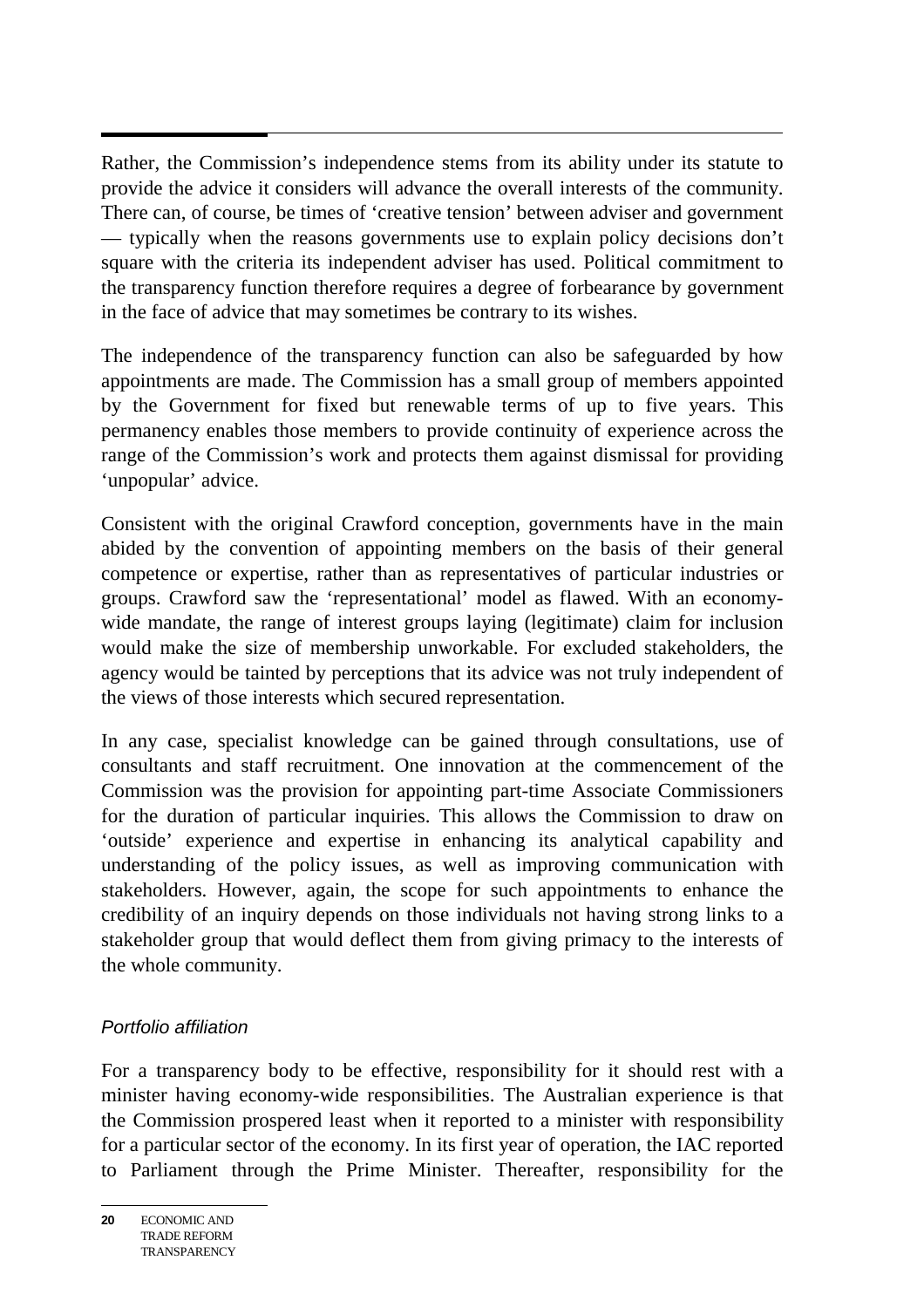$\overline{a}$ Commission was transferred to a succession of industry-neutral portfolios before, in 1983, going to a minister whose prime responsibility was manufacturing industry.

The contrasting experience in the latter move shows that portfolio affiliation matters. A properly functioning domestic transparency agency acts as a counterweight to sectional interest groups, whereas industry ministers have industry constituencies to which they naturally feel the need to be responsive. The Commission's experience in the 1980s, like that of the Tariff Board, was that sectorally oriented government ministers and departments sought to limit the nature and flow of inquiries. Coordination arrangements within government for considering the Commission's reports also fell by the wayside and industry ministers did not concede any role for the Commission in their 'patch'.

The industry minister responsible for the Commission shed this light on his difficulty in obtaining worthwhile work for the IAC in the mid-1980s:

From time to time [the Chairman of the IAC] complained that the Commission didn't have enough to do. He suggested it might widen its scope and conduct an inquiry into the transport industry or the mining industry. In Cabinet the transport Minister Peter Morris rejected an inquiry into 'his' industry. He liked a quiet life, and was not keen on restructuring. I pointed out that manufacturers made numerous complaints about waterfront inefficiencies. Morris appointed an inquiry of his own. Nothing seemed to happen. The complaints were to go on. Gareth Evans as Minister for Resources said the mining industry didn't want to be inquired into. So nothing happened there either. (Button 1998, p. 264)

The IAC's transparency function had already been curtailed by legislative amendments in 1984. Among other things, these removed its ability to initiate its own inquiries into areas of industry assistance not reviewed for long periods of time. Though never used, that power had added force to the IAC's requests to government that its work program extend to reviewing impediments holding back the performance of the Australian economy. Without that power and with a ministerial stalemate on new work, the Commission's inquiry program was diminishing rapidly.

Responsibility for the IAC was transferred to the Treasurer in 1987, where the Commission has remained since. The move to the Treasury portfolio saw the announcement of a substantial forward work program covering, for example, impediments arising from government control and regulation of public utilities and domestic barriers to international trade in services. The diversity and significance of the Commission's work program since then — including reviews of transport and mining that had previously been stymied — demonstrates the importance of an economy-wide portfolio 'home' for such an institution.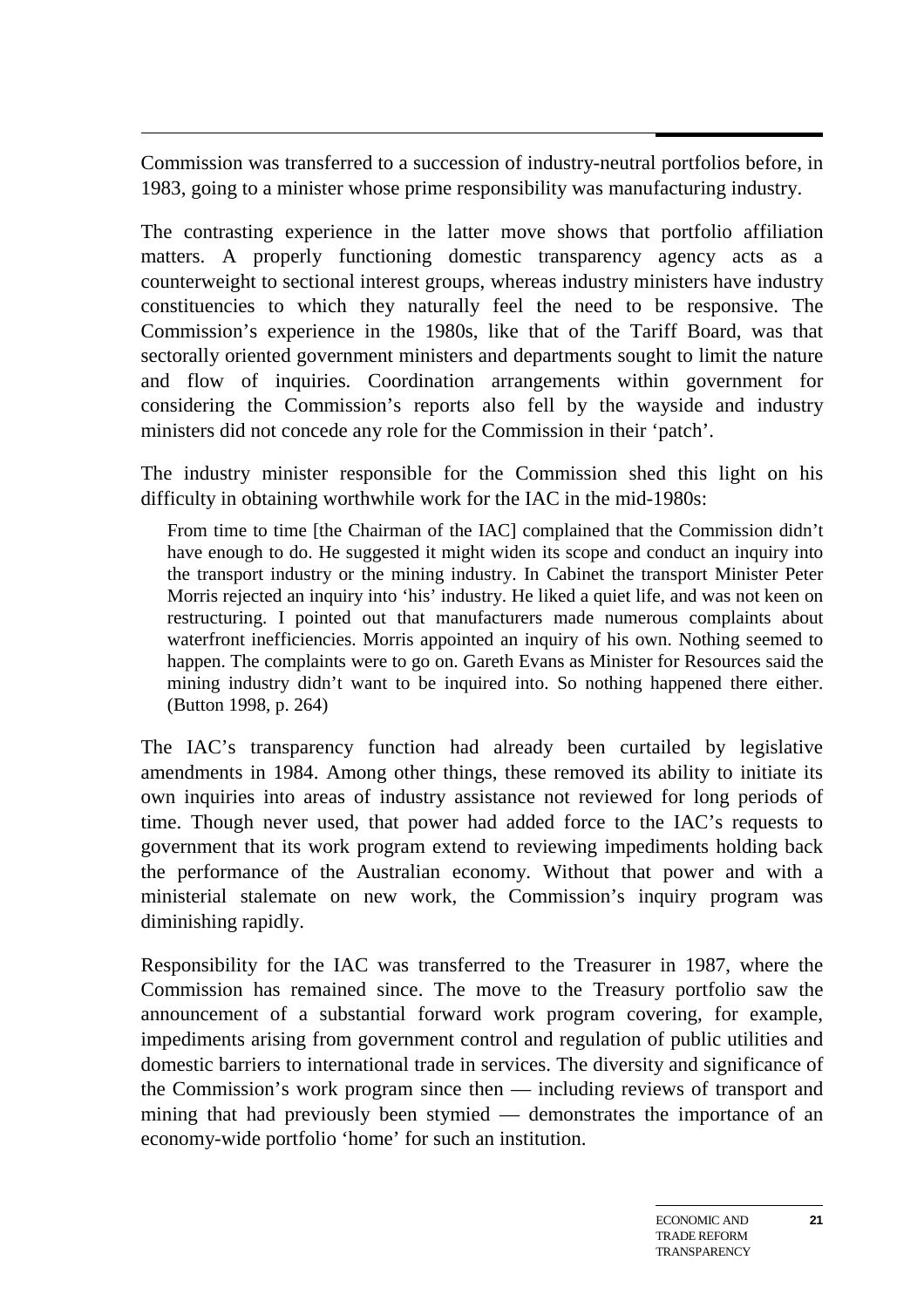## *Resourcing*

In practical terms, adequate funding and control over its use determine how well the domestic transparency function can be performed. These were early 'battle grounds' as the Tariff Board began to reinterpret its role and saw a need for greater research, and bureaucratic opponents sought to hinder this. Subject to general governmental controls affecting public sector agencies, the Commission has control over how it uses its budget allocation to meet the needs of its inquiry, supporting research and other functions.

Control over its budget allows the Commission to decide on staffing levels and how best to supplement in-house skills. The Commission has also been able to make use of academics and consultants in developing appropriate conceptual frameworks for policy analysis and to tap the specialist skills needed for economic modelling and quantitative analysis.

The expansion of modelling capabilities within private interest groups or for hire by them, means that modelling can be used by those wishing to oppose economic reforms of benefit to the whole community. Governments themselves can use models to make decisions appear respectable that, if objectively assessed, may turn out to be indefensible. In either case, members of the public, without the technical know-how needed to make informed judgements, are left to make up their own minds what to believe and public discourse descends to an unproductive 'battle of the models'. Thus an important consideration in resourcing an independent transparency body is to endow it with the resources necessary to help public understanding of what is at stake in policy initiatives and for the community to distinguish between spin and substance in the analysis of economic and trade reforms.

In particular, a domestic transparency institution must have the expertise to monitor and evaluate modelling even if it contracts out such work. The Commission's current practice also brings external scrutiny to bear on its own quantitative analysis. It typically presents sensitivity analysis by altering key assumptions within feasible ranges, uses refereeing processes and holds workshops to have its modelling scrutinised by outside experts, and engages with other modelling analysts to understand why different models produce varying results.

## *Open inquiry processes*

Effective policy formulation in contentious areas of public policy requires effective consultation as well as good analysis. The hallmarks of the Commission's inquiry procedures are: public notification of new inquiries and their terms of reference;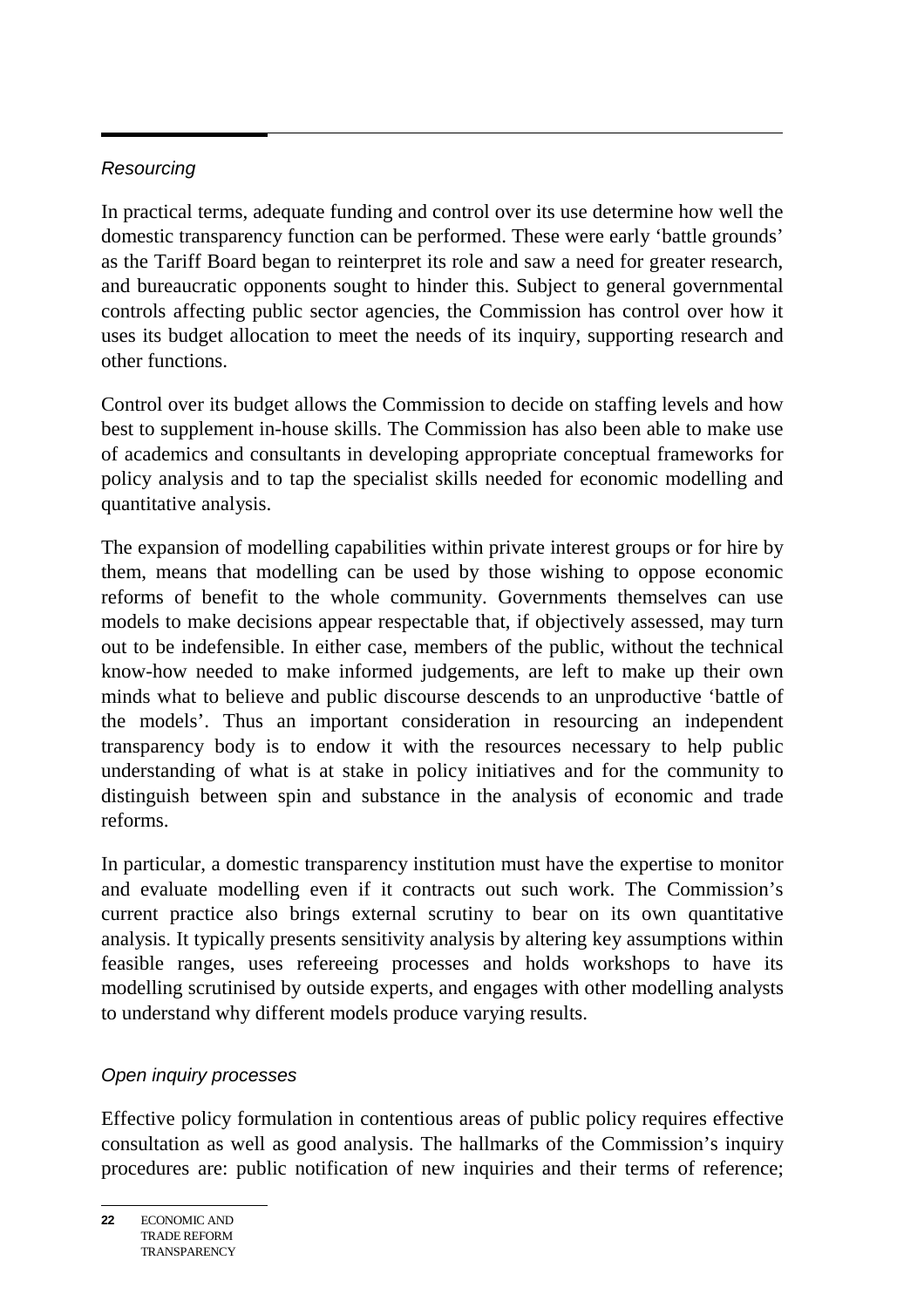$\overline{\phantom{a}}$ face-to-face visits or roundtable discussions with major interest groups; insistence that all key aspects of submissions and the information and views provided at hearings be made publicly accessible; and exposure of the Commission's preliminary analysis and conclusions to public scrutiny before its advice to government is finalised.

Terms of reference play an important role in the transparency of policy advice. They are a public signal of the specific issues on which the government is seeking community input and the Commission's advice. Were it to occur, responsibility for unnecessarily constraining the scope of an inquiry or for 'loaded' terms of reference — effectively pre-determining the outcome — can be sheeted home to government. From time to time, attempts were made to 'condition' Tariff Board advice in these ways, and covert overtures to interpret terms of reference in particular ways needed to be rebuffed (Rattigan 1986). Statutory independence and open inquiry processes provide safeguards in such circumstances. The Productivity Commission has been given an additional protection: statutory licence to make recommendations on any matters it considers relevant in addressing the terms of reference received from government.

Open public inquiry processes underpin the domestic transparency function in a number of ways.

- Transparent inquiry processes ensure that the institution's research and policy advice are tested publicly and are therefore more robust than many other sources of advice to government, much of it self-serving or too narrowly focused. The Commission's findings and recommendations to government are shaped in the light of extensive public feedback on its draft report. This can reveal flaws or omissions which can be addressed in the final report. Indeed, some Commission final reports have contained significant differences to the drafts circulated for public scrutiny.
- The public inquiry process enables the views of all stakeholders to be heard, not just those of special interest groups. Public processes ensure that the arguments being advanced by interest groups are also subject to rigorous scrutiny, weakening their influence where they are poorly based.
- Open inquiry and reporting processes also perform an educative role effectively enfranchising those community groups that would otherwise be unaware of policy impacts on them. In particular, media coverage of Commission reporting has ensured wider public dissemination of the analysis of policy changes that are in the longer term interest of the community. The better understood is the basis for policy change, the more likely it is that reforms will be accepted and supported in the broader community.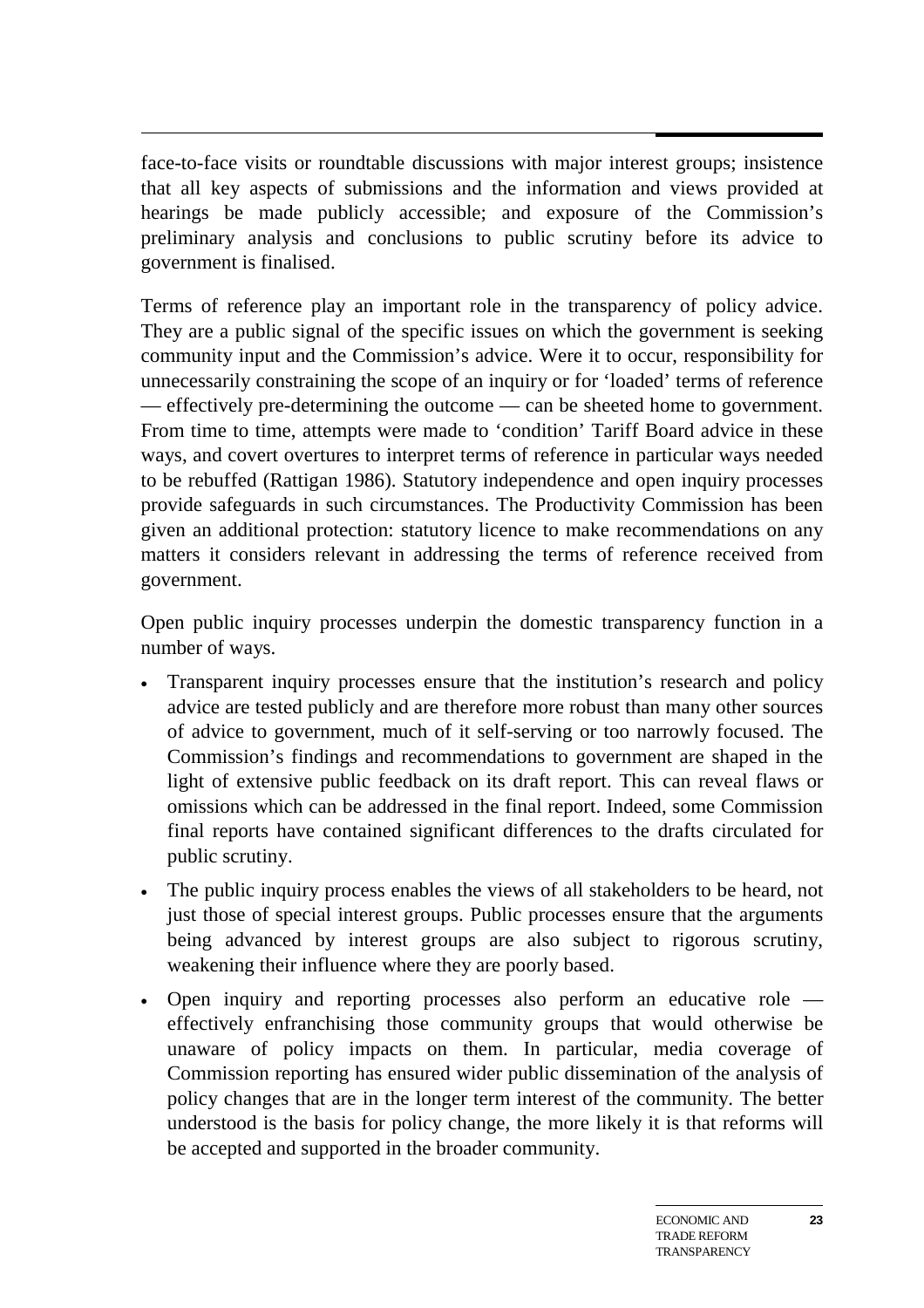• The Commission's processes and reports also provide governments with an opportunity to gauge, at arm's length, the likely reactions of those affected by different policy approaches. Indeed, for particularly sensitive issues, governments have sometimes preferred that the Commission assess a range of policy options or present (policy relevant) findings rather than settle on formal recommendations. Some reform proposals — such as those with concentrated adjustment costs — can require significant trade-offs among the different policy objectives of governments. In such circumstances, a prime role of the transparency function is to inform policy makers of the implications of different policy choices. Such processes help to reduce the prospects of governments being caught out by unanticipated responses from adversely affected groups.

## *An example for others?*

As a result of the system of open inquiries and public reports that form the basis for Australia's transparency arrangements, decision-making has been better informed about the future consequences of policy initiatives under consideration. This system has helped make it possible for Australian governments to move forward on economic and trade reform, a journey that is not yet over.

A final word to international readers. We recognise that Australia's transparency arrangements may not suit other countries. There can be no 'one size fits all' approach. Arrangements in other countries must necessarily reflect their cultural and political systems, and ensure domestic ownership of national trade policy. However, finding ways of achieving the broad principles of domestic transparency in other countries' institutional settings is an objective to which Australia's experience lends considerable support.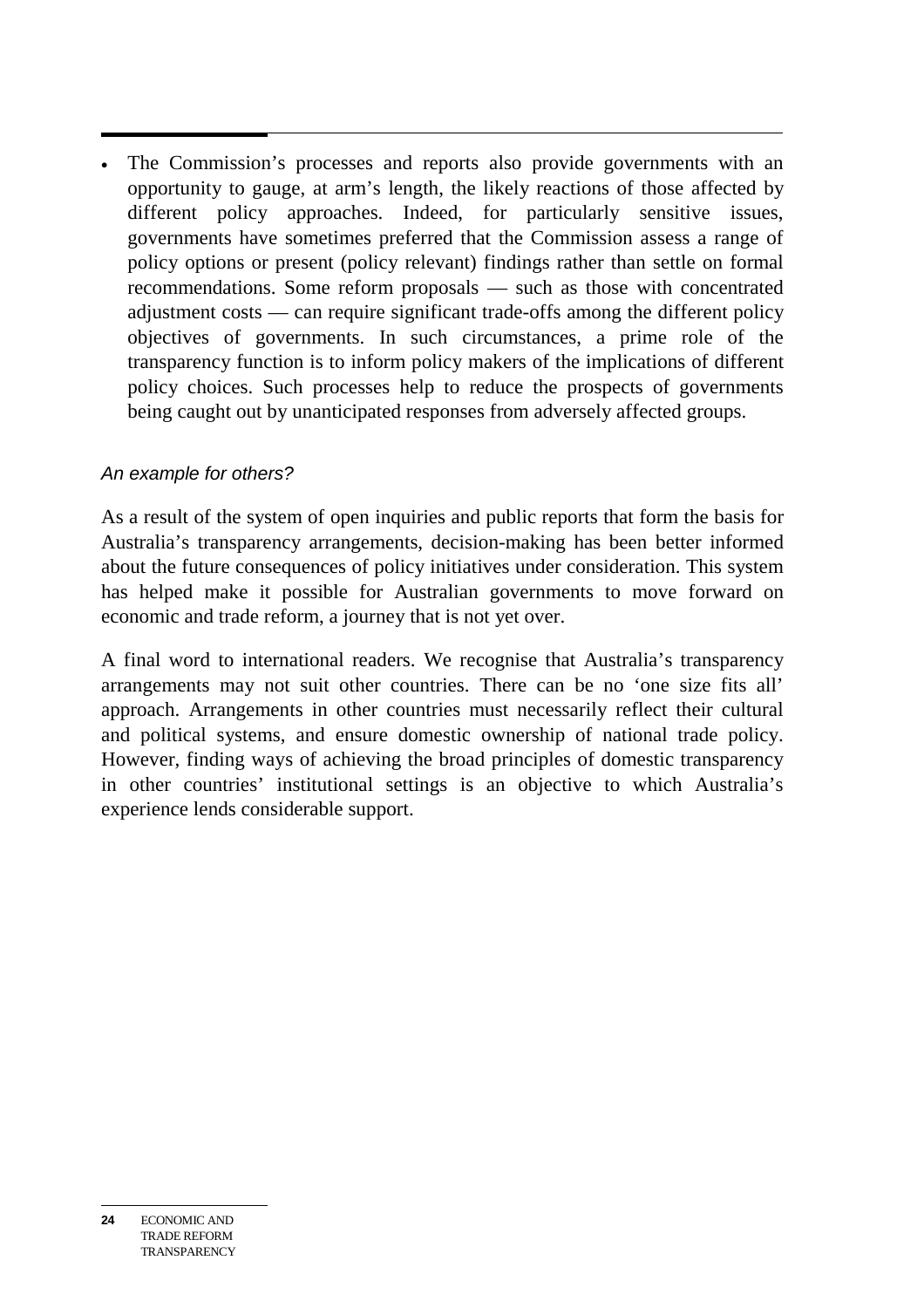#### **References**

- Banks, G. 1998, 'Why have a Productivity Commission?', Address to CEDA Public Education Forum, Brisbane, 26 August.
- ——. 2003, 'Gaining from trade liberalisation: some reflections on Australia's experience', Address to the New Horizons in Trade Conference, Adelaide, 5 June.
- Button, J. 1998, *As It Happened*, Text Publishing, Melbourne.
- Carmichael, W. B. 2005, 'Trade Policy at the Cross-Roads', *Pacific Economic Paper*, No. 351, Australia–Japan Research Centre, ANU, Canberra.
- Costello, P. (Treasurer) 2003, 'Reappointment of Gary Banks as Productivity Commission Chairman', *Press Release*, No. 45, 26 May.
- Crawford, J. 1973, *A Commission to Advise on Assistance to Industries*, AGPS, Canberra.
- Dee, P. 2005, *Quantitative Modelling at the Productivity Commission*, Consultancy Paper, Productivity Commission, Melbourne.
- Howard, J. (Prime Minister) 2003, Letter to Prof Ross Garnaut and Mr Bill Carmichael, appended to R. Garnaut 2003, Requiem for Uldorama: a plain but useful life', paper presented at the IIBE&L/CEDA Conference, New Horizons in Trade: the WTO Round and Australia's Free Trade Negotiations, Adelaide Convention Centre, 5 June.
- IAC (Industries Assistance Commission) 1982, *Approaches to General Reductions in Protection*, Report No. 301, AGPS, Canberra
- Leutwiler, F. et al. 1985, *Trade Policies for a Better Future: Proposals for Action*, GATT Secretariat, Geneva.
- Long, O. et al. 1989, *Public Scrutiny of Protection: Domestic Policy Transparency and Trade Liberalization*, published by Gower for the Trade Policy Research Centre, London.
- Miles, C. (Parliamentary Secretary to the Prime Minister) 1996, Second Reading Speech, Productivity Commission Bill 1996, *Parliamentary Debates*, House of Representatives, Vol. 210, 4 December, pp. 7720–4.
- Morris, P. (Minister Assisting the Treasurer) 1989, Second Reading Speech, Industry Commission Bill 1989, *Parliamentary Debates*, House of Representatives, Vol. 169, 2 November, pp. 2422–8.
- Powell, A. A. and R. H. Snape 1993, 'The Contribution of Applied General Equilibrium Analysis to Policy Reform in Australia', *Journal of Policy Modeling*, Vol. 15, pp. 393–414.